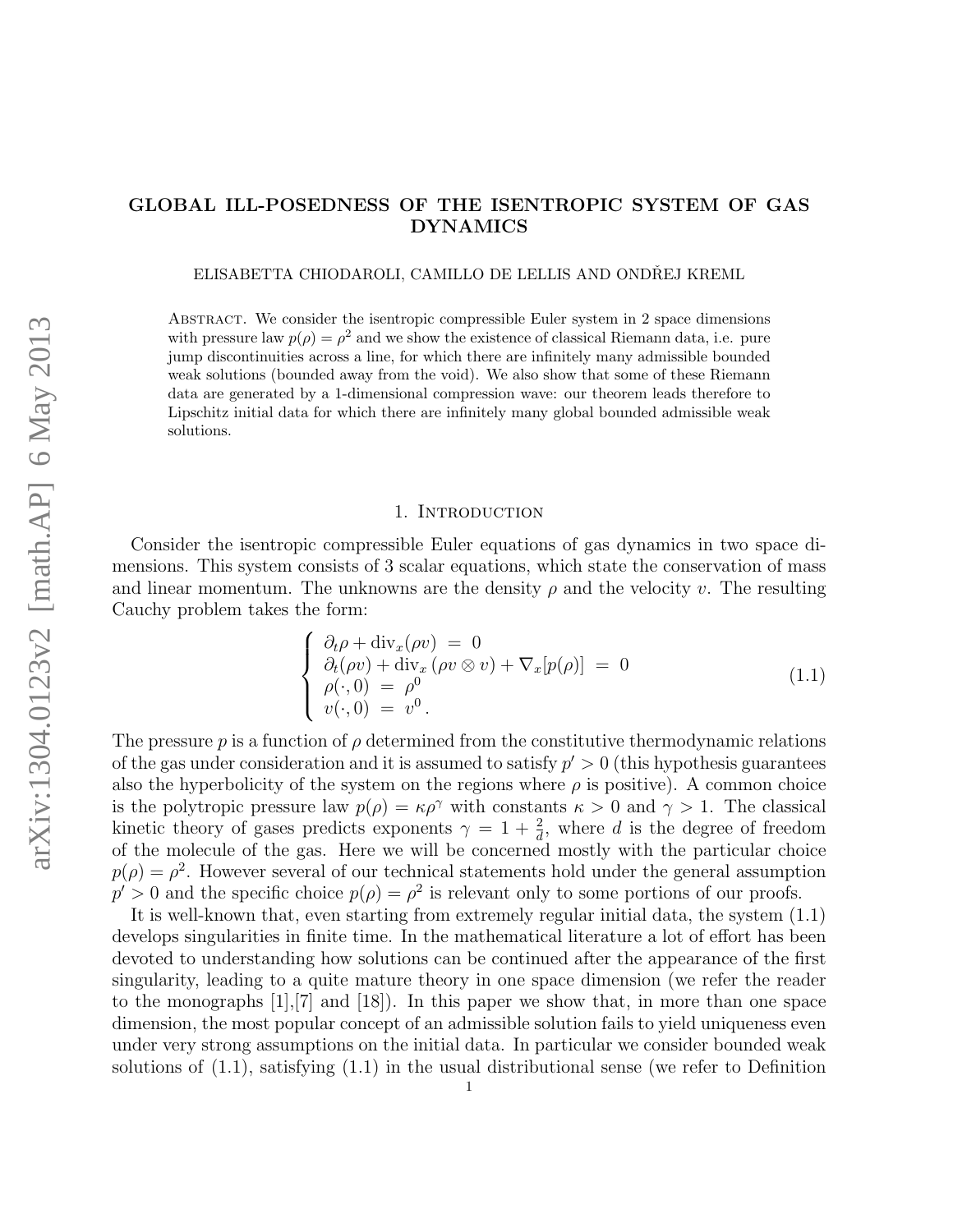3.1 for the precise formulation), and we call them admissible if they satisfy the following additional inequality in the sense of distibutions (usually called *entropy inequality*, although for the specific system  $(1.1)$  it is rather a weak form of energy balance):

$$
\partial_t \left( \rho \varepsilon(\rho) + \rho \frac{|v|^2}{2} \right) + \text{div}_x \left[ \left( \rho \varepsilon(\rho) + \rho \frac{|v|^2}{2} + p(\rho) \right) v \right] \le 0 \tag{1.2}
$$

where the internal energy  $\varepsilon : \mathbb{R}^+ \to \mathbb{R}$  is given through the law  $p(r) = r^2 \varepsilon'(r)$ . Indeed, admissible solutions are required to satisfy a slightly stronger condition, i.e. a form of (1.2) which involves also the initial data, see Definition 3.2. For all solutions considered in this paper,  $\rho$  will always be bounded away from 0, i.e.  $\rho \geq c_0$  for some positive constant  $c_0$ .

We denote the space variable as  $x = (x_1, x_2) \in \mathbb{R}^2$  and consider the special initial data

$$
(\rho^{0}(x), v^{0}(x)) := \begin{cases} (\rho_{-}, v_{-}) & \text{if } x_{2} < 0 \\ (\rho_{+}, v_{+}) & \text{if } x_{2} > 0, \end{cases}
$$
 (1.3)

where  $\rho_{\pm}$ ,  $v_{\pm}$  are constants. It is well-known that for some special choices of these constants there are solutions of  $(1.1)$  which are *rarefaction waves*, i.e. self-similar solutions depending only on t and  $x_2$  which are locally Lipschitz for positive t and constant on lines emanating from the origin (see [7, Section 7.6] for the precise definition). Reversing their order (i.e. exchanging + and  $-$ ) the very same constants allow for a *compression wave* solution, i.e. a solution on  $\mathbb{R}^2 \times ]-\infty, 0[$  which is locally Lipschitz and converges, for  $t \uparrow 0$ , to the jump discontinuity of  $(1.3)$ . When this is the case we will then say that the data  $(1.3)$  are generated by a classical compression wave.

We are now ready to state the main theorem of this paper

**Theorem 1.1.** Assume  $p(\rho) = \rho^2$ . Then there are data as in (1.3) for which there are infinitely many bounded admissible solutions  $(\rho, v)$  of  $(1.1)$  on  $\mathbb{R}^2 \times [0, \infty)$  with  $\inf \rho > 0$ . Moreover, these data are generated by classical compression waves.

It follows from the usual treatment of the 1-dimensional Riemann problem that for the data of Theorem 1.1 uniqueness holds if the admissible solutions are also required to be self-similar, i.e. of the form  $(\rho, v)(x, t) = (r(\frac{x_2}{t}))$  $\left(\frac{x_2}{t}\right), w\left(\frac{x_2}{t}\right)$  $\left(\frac{t^2}{t}\right)$  and to have locally bounded variation (see Proposition 8.1). Note that such solutions must be discontinuous, because the data of Theorem 1.1 are generated by compression waves. We in fact conjecture that this is the case for *any* initial data  $(1.3)$  allowing the nonuniqueness property of Theorem 1.1: however this fact does not seem to follow from the usual weak-strong uniqueness (as for instance in [7, Theorem 5.3.1]) because the Lipschitz constant of the classical solution blows up as  $t \downarrow 0$ . Related results in one space dimension are contained in the work of DiPerna [15] and in the works of Chen and Frid [3], [4].

As an obvious corollary of Theorem 1.1 we arrive at the following statement.

**Corollary 1.2.** There are Lipschitz initial data  $(\rho^0, v^0)$  for which there are infinitely many bounded admissible solutions  $(\rho, v)$  of  $(1.1)$  on  $\mathbb{R}^2 \times [0, \infty)$  with  $\inf \rho > 0$ . These solutions are all locally Lipschitz on a finite interval on which they all coincide with the unique classical solution.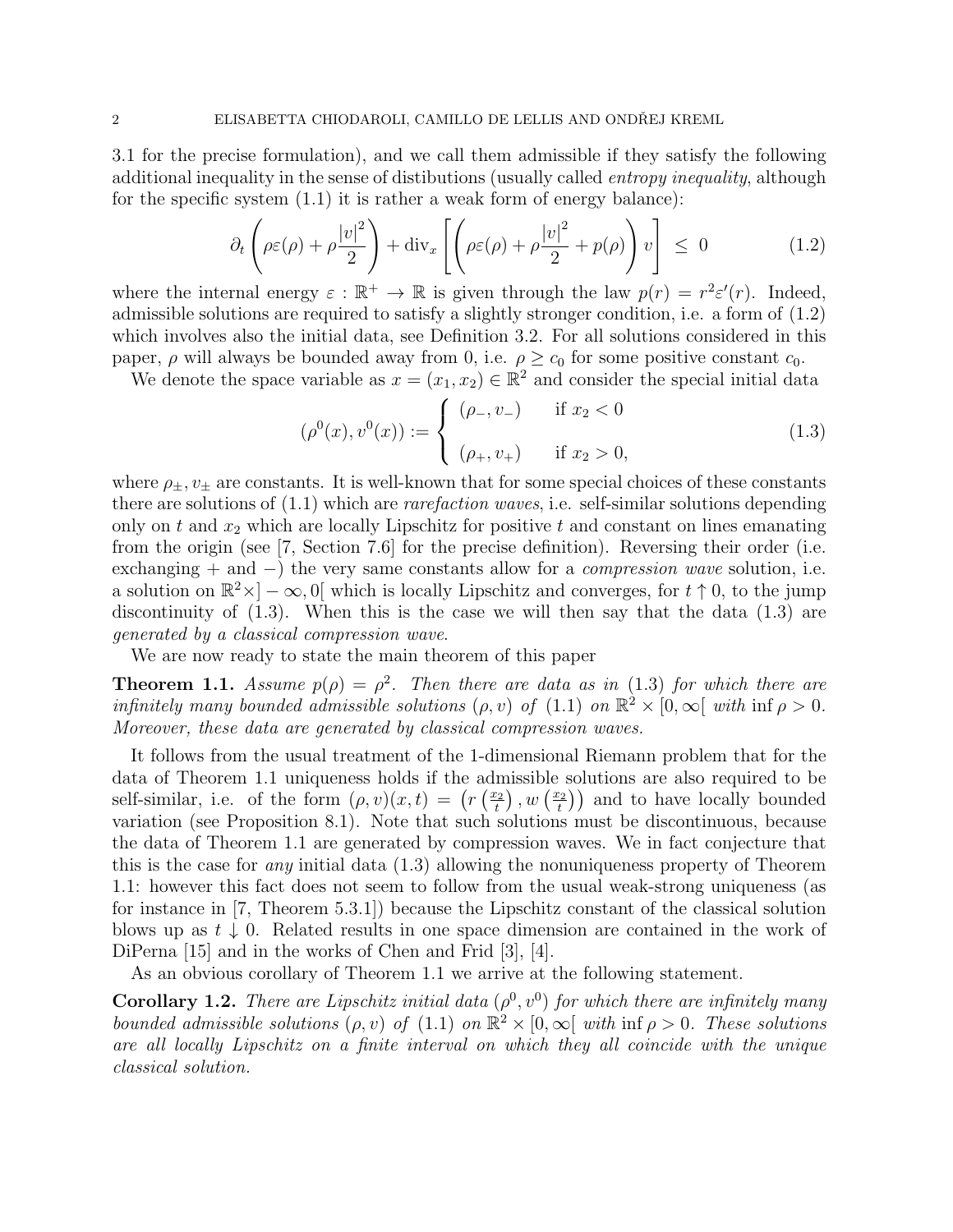We note in passing that, although the last statement of the corollary can be directly proved following the details of our construction, it is also a consequence of the admissibility condition, the Lipschitz regularity of the compression wave (before the singular time is reached) and the well-known weak-strong uniqueness of [7, Theorem 5.3.1].

1.1.  $h$ -principle and the Euler equations. The proof of Theorem 1.1 relies heavily on the works of the second author and László Székelyhidi, who in the paper  $[10]$  introduced methods from the theory of differential inclusions to explain the existence of compactly supported nontrivial weak solutions of the *incompressible* Euler equations (discovered in the pioneering work of Scheffer [19]; see also [20]). It was already observed by the same pair of authors that these methods could be applied to the compressible Euler equations and lead to the ill-posedness of bounded admissible solutions, see [11]. However, the data of [11] were extremely irregular and raised the question whether the ill-posedness was due to the irregularity of the data, rather than to the irregularity of the solution.

A preliminary answer was provided in the work [5] where the first author showed that data with very regular densities but irregular velocities still allow for nonuniqueness of admissible solutions. The present paper gives a complete answer, since we show that even for some smooth initial data nonuniqueness of bounded admissible solutions arises after the first blow-up time. It remains however an open question how irregular such solutions have to be in order to display the pathological behaviour of Theorem 1.1. One could speculate that, in analogy to what has been shown recently for the incompressible Euler equations, even a "piecewise Hölder regularity" might not be enough; see [13], [14], [16], [2] and in particular [8].

This paper draws also heavily from the work [22] where Székelyhidi coupled the methods introduced in [10]-[11] with a clever construction to produce rather surprising irregular solutions of the incompressible Euler equations with vortex-sheet initial data. This work of Székelyhidi was in turn motivated by the so-called Muskat problem (see  $[6]$ ,  $[23]$  and  $[21]$ ; we moreover refer to [12] for a rather detailed survey). Indeed the basic idea of looking for piecewise constant subsolutions as defined in Section 3 stems out of several conversations with Székelyhidi and have been inspired by a remark of Shnirelman upon the proof of [22].

1.2. Acknowledgements. The research of Camillo De Lellis has been supported by the SNF Grant 129812, whereas Ondřej Kreml's research has been financed by the SCIEX Project 11.152. The authors are also very thankful to László Székelyhidi for several enlightning conversations.

## 2. Ideas of the proof and plan of the paper

2.1. Subsolutions. Especially relevant for us is the appropriate notion of *subsolution*, which allows to use the methods of  $[10]-[11]$  to solve the equations and impose a certain specific initial data. We give here a brief description of the concept of subsolution relevant to us and refer to [12] for the motivation behind it and its links to existing literature in physics and mathematics.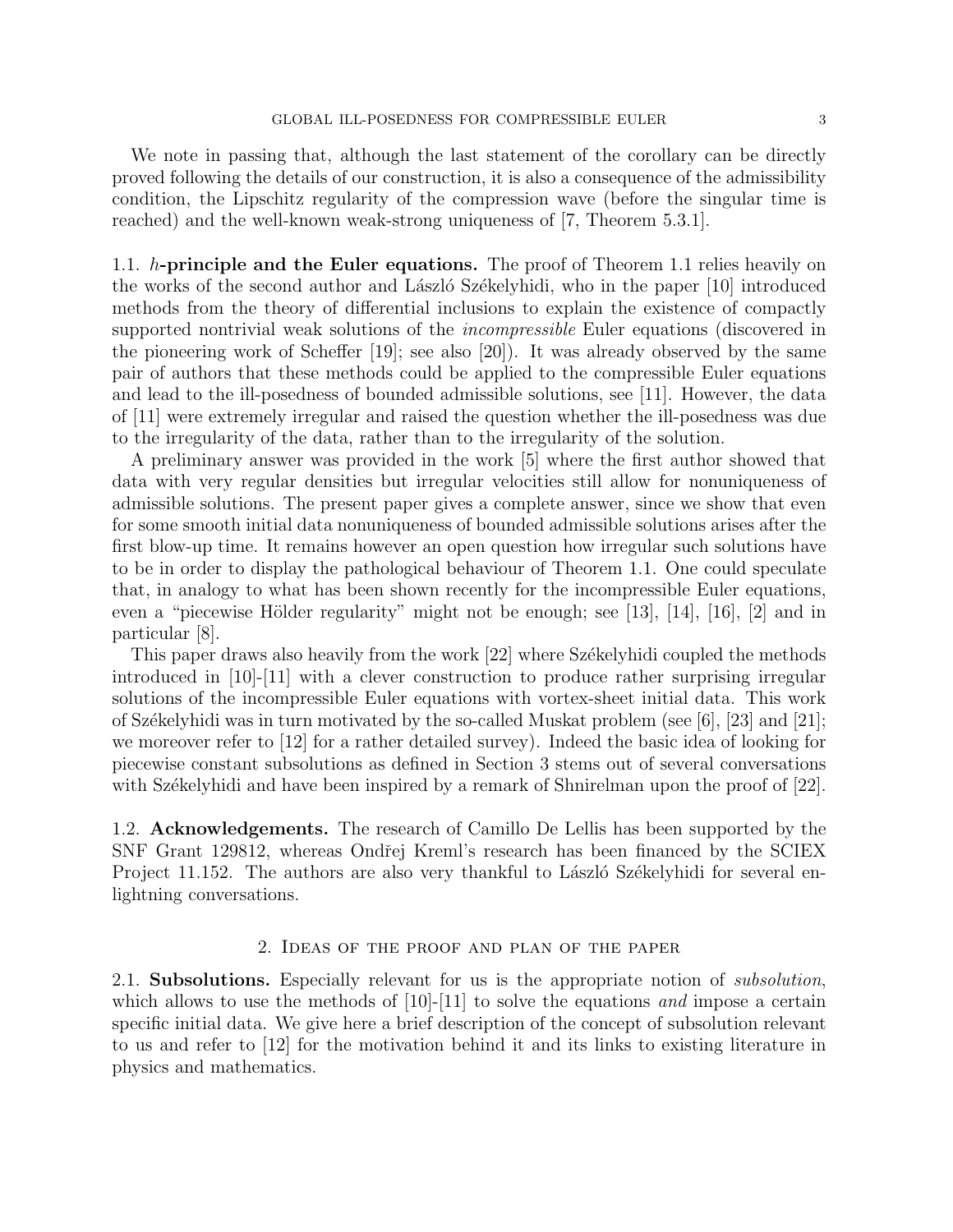Consider first some data as in (1.3). We then partition the upper half space  $\{t > 0\}$  in regions contained between half-planes meeting all at the line  $\{t = x_2 = 0\}$ , see Definition 3.3 and cf. Figure 1. We then define the density function  $\rho = \overline{\rho}$  to be constant in each region: this density function will indeed give the final  $\rho$  for all the solutions we construct and it is therefore required to take the constant values  $\rho_{\pm}$  in the outermost regions  $P_{\pm}$ .



FIGURE 1. A "fan partition" in five regions.

We then solve the compressible Euler equations (1.1) in each region  $P_1, \ldots, P_N$  using the methods of [11]. Indeed observe that in each such region the density is constant and thus it suffices to to construct solutions of the *incompressible* Euler equations with constant pressure. Employing the methods of [11] we can also impose that the modulus of the velocity is constant (in each region): its square will be denoted by  $C_i$ . In [11] such solutions are constructed adding oscillations to an appropriate *subsolution*, which consists of a pair  $\overline{v}, \overline{u}$  of smooth functions, the first taking values in  $\mathbb{R}^2$  and the second taking values in the space of symmetric, trace-free  $2 \times 2$  matrices. These functions satisfy the linear system of PDEs

$$
\begin{cases} \n\partial_t \overline{v} + \operatorname{div}_x \overline{u} = 0 \\ \n\operatorname{div}_x \overline{v} = 0 \n\end{cases}
$$

and a suitable relaxation of the nonlinear constraints  $u = v \otimes v - \frac{|v|^2}{2}$  $\frac{\sqrt{7}}{2}$ Id.

In our particular case we will choose our subsolutions to be constant on each region  $P_i$ : the corresponding values will be denoted by  $(\rho_i, v_i, u_i)$  and the corresponding globally defined (piecewise constant) functions  $(\overline{\rho}, \overline{v}, \overline{u})$  will be called fan subsolutions of the compressible Euler equations. We then wish to choose our subsolution so that, after solving (1.1) in each region  $P_i$  with the methods of [11], the resulting globally defined  $(\rho, v)$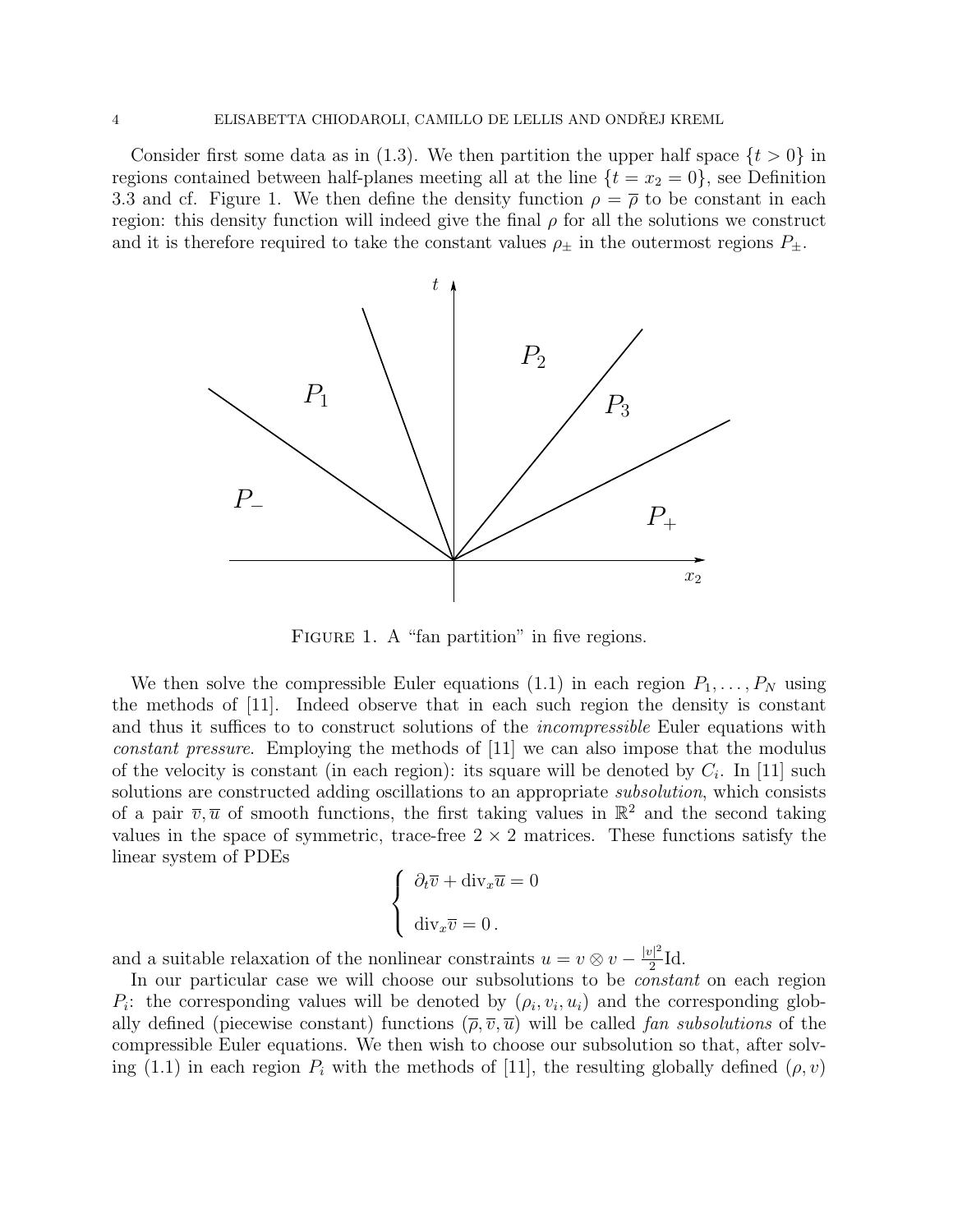are admissible global solutions of (1.1). This leads to a suitable system of PDEs for the piecewise constant functions  $(\bar{\rho}, \bar{v}, \bar{u})$  which are summarized in the Definitions 3.4 and 3.5. In Section 3 we then briefly recall the notions of the papers [10]-[11] and in Section 4 we describe how to suitably modify the arguments there to reduce the proof of Theorem 1.1 to the existence of the "fan subsolutions" of Definitions 3.4 and 3.5: the precise statement of this reduction is given in Proposition 3.6.

2.2. The algebraic system. In Section 5, by making some specific choices, the existence of such subsolution is reduced to finding an array of real numbers satisfying some algebraic identities and inequalities, see Proposition 5.1. Indeed, since the functions  $(\bar{\rho}, \bar{v}, \bar{u})$  assume constant values in each region of the fan decomposition, these conditions are nothing but suitable "Rankine-Hugoniot type" identitites and inequalities. Although at this stage all computations can be carried in general, we restrict our attention to a fan decomposition which consists of only three regions. Therefore, the resulting solutions provided by Proposition 3.6 (and therefore also those of Theorem 1.1) will take the constant values  $(\rho_{\pm}, v_{\pm})$ outside a "wedge" of the form  $P_1 = \{ \nu_t \mid t < x_2 < \nu_t \}$ : inside this wedge the solutions will instead behave in a very chaotic way.

Thus far, all the statements can be carried out for a general pressure law p. In the case  $p(\rho) = \rho^2$  we also compute explicitely the well-known conditions that must be imposed on the velocities  $v_{\pm}$  and  $\rho_{\pm}$  so that the corresponding data (1.3) are generated by a compression wave: this gives then an additional constraint. Observe that for such data the "classical solution" will be a simple shock wave traveling at a certain speed, whereas the nonstandard solutions of Theorem 1.1 "open up" the singularity and fill the corresponding region  $P_1$ with many oscillations.

Coming back to the algebraic constrains of Proposition 5.1, although there seems to be a certain abundance of solutions to this set of identities and inequalities, currently we do not have an efficient and general method for finding them. We propose two possible ways in the Sections 6 and 7. That of Section 6 is the most effective and produces the initial data of Theorem 1.1 which are generated by a compression wave. That of Section 7 is an alternative strategy, where, instead of making a precise choice of the pressure law p, we exploit it as an extra degree of freedom: as a result this method gives data as in Theorem 1.1 but with a different pressure law, which is essentially a suitable smoothing of the step-function. We also do not know whether any of these data are generated by compression waves.

2.3. Classical Riemann problem. Finally in Section 8 we show that the self-similar solutions to  $(1.1)-(1.3)$  are unique: this follows from classical considerations but since we have not been able to find a precise reference, we include the argument for completeness.

## 3. Subsolutions

3.1. Weak and admissible solutions of (1.1). We recall here the usual definitions of weak and admissible solutions to (1.1).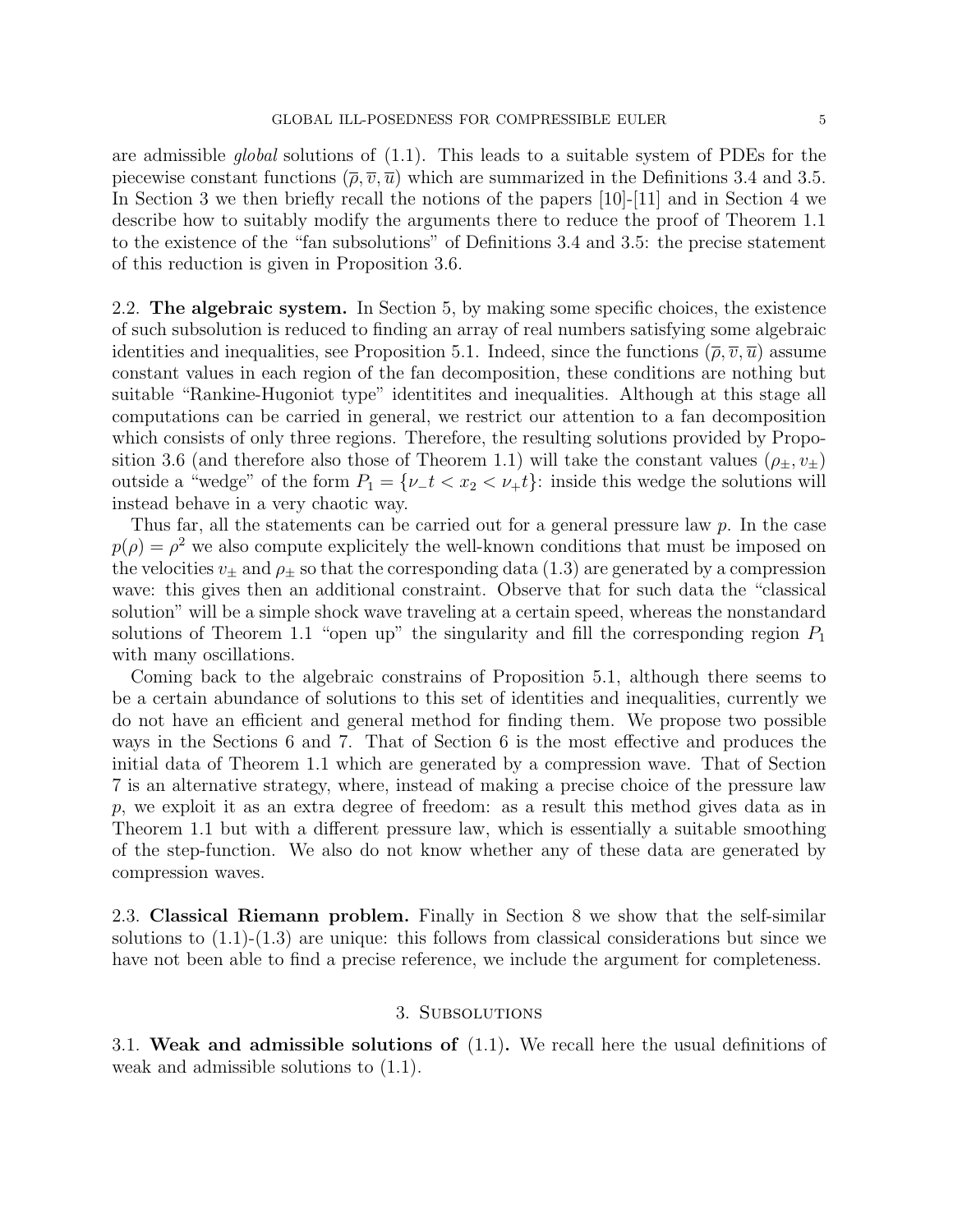**Definition 3.1.** By a weak solution of (1.1) on  $\mathbb{R}^2 \times [0, \infty)$  we mean a pair  $(\rho, v) \in L^{\infty}(\mathbb{R}^2 \times$  $[0, \infty)$  such that the following identities hold for every test functions  $\psi \in C_c^{\infty}(\mathbb{R}^2 \times [0, \infty])$ ,  $\phi \in C_c^{\infty}(\mathbb{R}^2 \times [0,\infty])$ :

$$
\int_0^\infty \int_{\mathbb{R}^2} \left[ \rho \partial_t \psi + \rho v \cdot \nabla_x \psi \right] dx dt + \int_{\mathbb{R}^2} \rho^0(x) \psi(x, 0) dx = 0 \tag{3.1}
$$

$$
\int_0^\infty \int_{\mathbb{R}^2} \left[ \rho v \cdot \partial_t \phi + \rho v \otimes v : D_x \phi + p(\rho) \operatorname{div}_x \phi \right] + \int_{\mathbb{R}^2} \rho^0(x) v^0(x) \cdot \phi(x, 0) dx = 0. \quad (3.2)
$$

**Definition 3.2.** A bounded weak solution  $(\rho, v)$  of  $(1.1)$  is admissible if it satisfies the following inequality for every nonnegative test function  $\varphi \in C_c^{\infty}(\mathbb{R}^2 \times [0, \infty])$ :

$$
\int_0^\infty \int_{\mathbb{R}^2} \left[ \left( \rho \varepsilon(\rho) + \rho \frac{|v|^2}{2} \right) \partial_t \varphi + \left( \rho \varepsilon(\rho) + \rho \frac{|v|^2}{2} + p(\rho) \right) v \cdot \nabla_x \varphi \right] + \int_{\mathbb{R}^2} \left( \rho^0(x) \varepsilon(\rho^0(x)) + \rho^0(x) \frac{|v^0(x)|^2}{2} \right) \varphi(x,0) dx \ge 0.
$$
 (3.3)

3.2. Subsolutions. To begin with, we state more precisely the definition of subsolution in our context. Here  $S_0^{2\times 2}$  denotes the set of symmetric traceless  $2 \times 2$  matrices and Id is the identity matrix. We first introduce a notion of good partition for the upper half-space  $\mathbb{R}^2\times ]0,\infty[.$ 

**Definition 3.3** (Fan partition). A fan partition of  $\mathbb{R}^2 \times ]0, \infty[$  consists of finitely many open sets  $P_-, P_1, \ldots, P_N, P_+$  of the following form

$$
P_{-} = \{(x, t) : t > 0 \quad \text{and} \quad x_2 < \nu_{-}t\} \tag{3.4}
$$

$$
P_{+} = \{(x, t) : t > 0 \quad \text{and} \quad x_2 > \nu_{+} t\}
$$
\n(3.5)

$$
P_i = \{(x, t) : t > 0 \text{ and } \nu_{i-1}t < x_2 < \nu_i t\} \tag{3.6}
$$

where  $\nu_$  =  $\nu_0$  <  $\nu_1$  < ... <  $\nu_N = \nu_+$  is an arbitrary collection of real numbers.

The next two definitions are then motivated by the discussion of Section 2.1. However at the present stage it is not completely clear why the relevant partial differential equations (and inequalities!) for the piecewise constant solutions are given by  $(3.8)$ ,  $(3.9)$  and  $(3.10)$ : their role will become transparent in the next subsection when we prove Proposition 3.6.

Definition 3.4 (Fan Compressible subsolutions). A fan subsolution to the compressible Euler equations (1.1) with initial data (1.3) is a triple  $(\overline{\rho}, \overline{v}, \overline{u}) : \mathbb{R}^2 \times ]0, \infty[ \rightarrow (\mathbb{R}^+, \mathbb{R}^2, \mathcal{S}_0^{2 \times 2})$ of piecewise constant functions satisfying the following requirements.

(i) There is a fan partition  $P_-, P_1, \ldots, P_N, P_+$  of  $\mathbb{R}^2 \times ]0, \infty[$  such that

$$
(\overline{\rho}, \overline{v}, \overline{u}) = \sum_{i=1}^{N} (\rho_i, v_i, u_i) \mathbf{1}_{P_i} + (\rho_-, v_-, u_-) \mathbf{1}_{P_-} + (\rho_+, v_+, u_+) \mathbf{1}_{P_+}
$$

where  $\rho_i, v_i, u_i$  are constants with  $\rho_i > 0$  and  $u_{\pm} = v_{\pm} \otimes v_{\pm} - \frac{1}{2}$  $\frac{1}{2}|v_{\pm}|^2$ Id;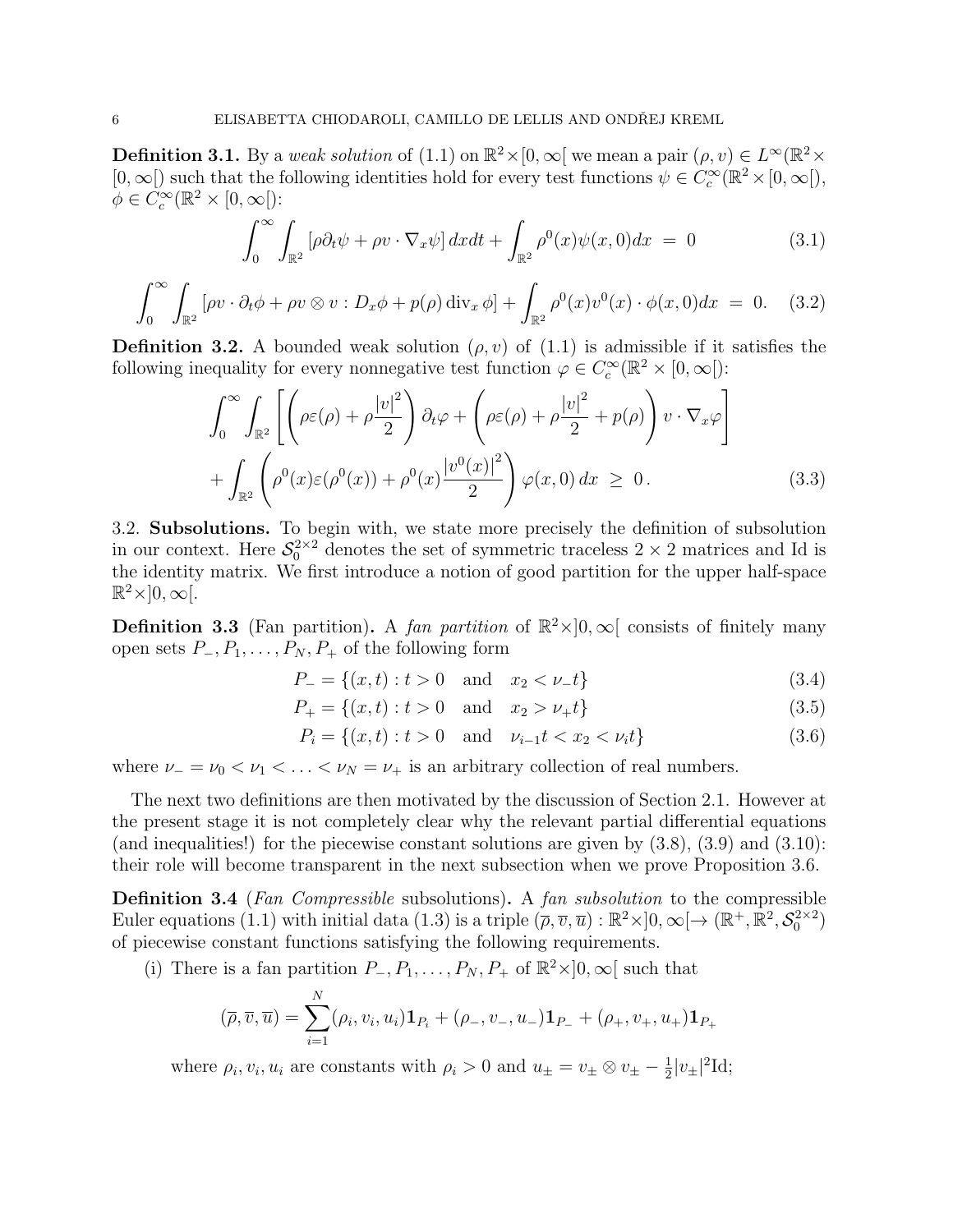(ii) For every  $i \in \{1, ..., N\}$  there exists a positive constant  $C_i$  such that

$$
v_i \otimes v_i - u_i < \frac{C_i}{2} \text{Id} \,. \tag{3.7}
$$

(iii) The triple  $(\overline{\rho}, \overline{v}, \overline{u})$  solves the following system in the sense of distributions:

$$
\partial_t \overline{\rho} + \text{div}_x(\overline{\rho}\,\overline{v}) = 0 \tag{3.8}
$$

$$
\partial_t(\overline{\rho}\,\overline{v}) + \operatorname{div}_x(\overline{\rho}\,\overline{u}) + \nabla_x\left(p(\overline{\rho}) + \frac{1}{2}\left(\sum_i C_i\rho_i\mathbf{1}_{P_i} + \overline{\rho}|\overline{v}|^2\mathbf{1}_{P_+\cup P_-}\right)\right) = 0\tag{3.9}
$$

**Definition 3.5** (Admissible fan subsolutions). A fan subsolution  $(\overline{\rho}, \overline{v}, \overline{u})$  is said to be admissible if it satisfies the following inequality in the sense of distributions

$$
\partial_t \left( \overline{\rho} \varepsilon(\overline{\rho}) \right) + \text{div}_x \left[ \left( \overline{\rho} \varepsilon(\overline{\rho}) + p(\overline{\rho}) \right) \overline{v} \right] + \partial_t \left( \overline{\rho} \frac{|\overline{v}|^2}{2} \mathbf{1}_{P_+ \cup P_-} \right) + \text{div}_x \left( \overline{\rho} \frac{|\overline{v}|^2}{2} \overline{v} \mathbf{1}_{P_+ \cup P_-} \right) + \sum_{i=1}^N \left[ \partial_t \left( \rho_i \frac{C_i}{2} \mathbf{1}_{P_i} \right) + \text{div}_x \left( \rho_i \overline{v} \frac{C_i}{2} \mathbf{1}_{P_i} \right) \right] \leq 0.
$$
 (3.10)

It is possible to generalize these notions in several directions, e.g. allowing partitions with more general open sets and functions  $v_i, u_i$  and  $\rho_i$  which vary (for instance continuously) in each element of the partition. It is not difficult to extend the conclusions of the next subsection to such settings. However we have chosen to keep the definitions to the minimum needed for our proof of Theorem 1.1.

3.3. Reduction to admissible fan subsolutions. Using the techniques introduced in [10]-[11] we then reduce Theorem 1.1 to finding an admissible fan subsolution. The precise statement is given in the following proposition.

**Proposition 3.6.** Let p be any  $C^1$  function and  $(\rho_{\pm}, v_{\pm})$  be such that there exists at least one admissible fan subsolution  $(\bar{\rho}, \bar{v}, \bar{u})$  of  $(1.1)$  with initial data  $(1.3)$ . Then there are infinitely many bounded admissible solutions  $(\rho, v)$  to  $(1.1)-(1.3)$  such that  $\rho = \overline{\rho}$ .

The core of the proof is in fact a corresponding statement for subsolutions of the *incompressible Euler equations* which is essentially contained in the proofs of  $[10]-[11]$ . However, since our assumptions and conlusions are slightly different, we state them in the next lemma.

**Lemma 3.7.** Let  $(\tilde{v}, \tilde{u}) \in \mathbb{R}^2 \times S_0^{2 \times 2}$  and  $C > 0$  be such that  $\tilde{v} \otimes \tilde{v} - \tilde{u} < \frac{C_0}{2}$  $\frac{C}{2}$ Id. For any open set  $\Omega \subset \mathbb{R}^2 \times \mathbb{R}$  there are infinitely many maps  $(\underline{v}, \underline{u}) \in L^{\infty}(\mathbb{R}^2 \times \mathbb{R}, \mathbb{R}^2 \times S_0^{2 \times 2})$  with the following property

- (i) <u>v</u> and <u>u</u> vanish identically outside  $\Omega$ ;
- (ii) div<sub>x</sub> <u>v</u> = 0 and  $\partial_t$ <u>v</u> + div<sub>x</sub> <u>u</u> = 0;
- (iii)  $(\tilde{v} + \underline{v}) \otimes (\tilde{v} + \underline{v}) (\tilde{u} + \underline{u}) = \frac{C}{2} \text{Id} \ a.e. \ on \ \Omega.$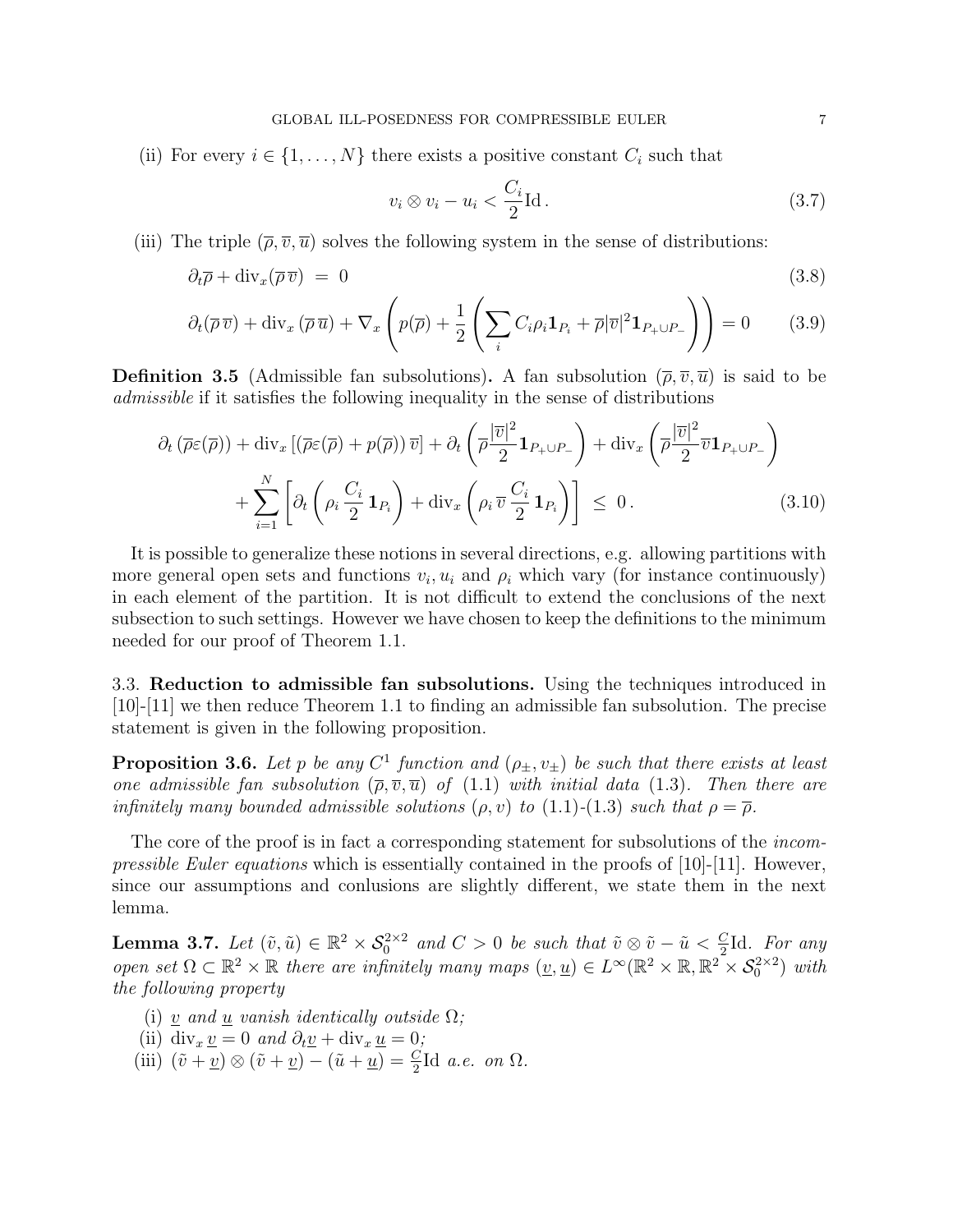The proof is a minor variant of the ones given in  $[10]-[11]$  but since none of the statements present in the literature matches exactly the one of Lemma 3.7 we give some of the details in the next Section, referring to precise lemmas in the papers [10]-[11]. For the moment we show how Proposition 3.6 derives from Lemma 3.7.

*Proof of Proposition 3.6.* We apply Lemma 3.7 in each region  $\Omega = P_i$  and we call  $(\underline{v}_i, \underline{u}_i)$ any pair of maps given by such Lemma. Hence we set

$$
v := \overline{v} + \sum_{i=1}^{N} \underline{v}_i \tag{3.11}
$$

$$
u := \overline{u} + \sum_{i=1}^{N} \underline{u}_i \tag{3.12}
$$

whereas  $\rho = \overline{\rho}$  (as claimed in the statement of the Proposition!). We next show that the pair  $(\rho, v)$  is an admissible weak solution of (1.1)-(1.3). First observe that  $\text{div}_x(\rho_i \underline{v}_i) = 0$ since  $\rho_i$  is a constant. But since  $\underline{v}_i$  is supported in  $P_i$  and  $\rho = \overline{\rho} \equiv \rho_i$  on  $P_i$ , we then conclude  $\text{div}_x(\overline{\rho} \underline{v}_i) = 0$ . Thus we have

$$
\partial_t \rho + \text{div}_x(\rho v) = \partial_t \overline{\rho} + \text{div}_x \left( \overline{\rho v} + \sum_i \overline{\rho v}_i \right)
$$

$$
= \partial_t \overline{\rho} + \text{div}_x(\overline{\rho v}) + \sum_i \text{div}_x(\overline{\rho v}_i) = \partial_t \overline{\rho} + \text{div}_x(\overline{\rho v}) = 0 \tag{3.13}
$$

in the sense of distributions. Moreover, observe that

$$
v \otimes v = \begin{cases} v_+ \otimes v_+ & \text{on } P_+ \\ v_- \otimes v_- & \text{on } P_- \\ (v_i + \underline{v}_i) \otimes (v_i + \underline{v}_i) = u_i + \underline{u}_i + \frac{C_i}{2} \text{Id} & \text{on } P_i \end{cases}
$$

and

$$
\overline{u} = \begin{cases} v_+ \otimes v_+ - \frac{1}{2} |v_+|^2 \mathrm{Id} & \text{on } P_+ \\ v_- \otimes v_- - \frac{1}{2} |v_-|^2 \mathrm{Id} & \text{on } P_- \\ u_i & \text{on } P_i \, . \end{cases}
$$

Moreover, on each region  $P_i$  we have

$$
\rho v \otimes v = \rho \left( v \otimes v - \frac{|v|^2}{2} \mathrm{Id} \right) + \frac{\rho C_i}{2} \mathrm{Id} = \overline{\rho u} + \rho_i \underline{u}_i + \frac{C_i \rho_i}{2} \mathrm{Id}.
$$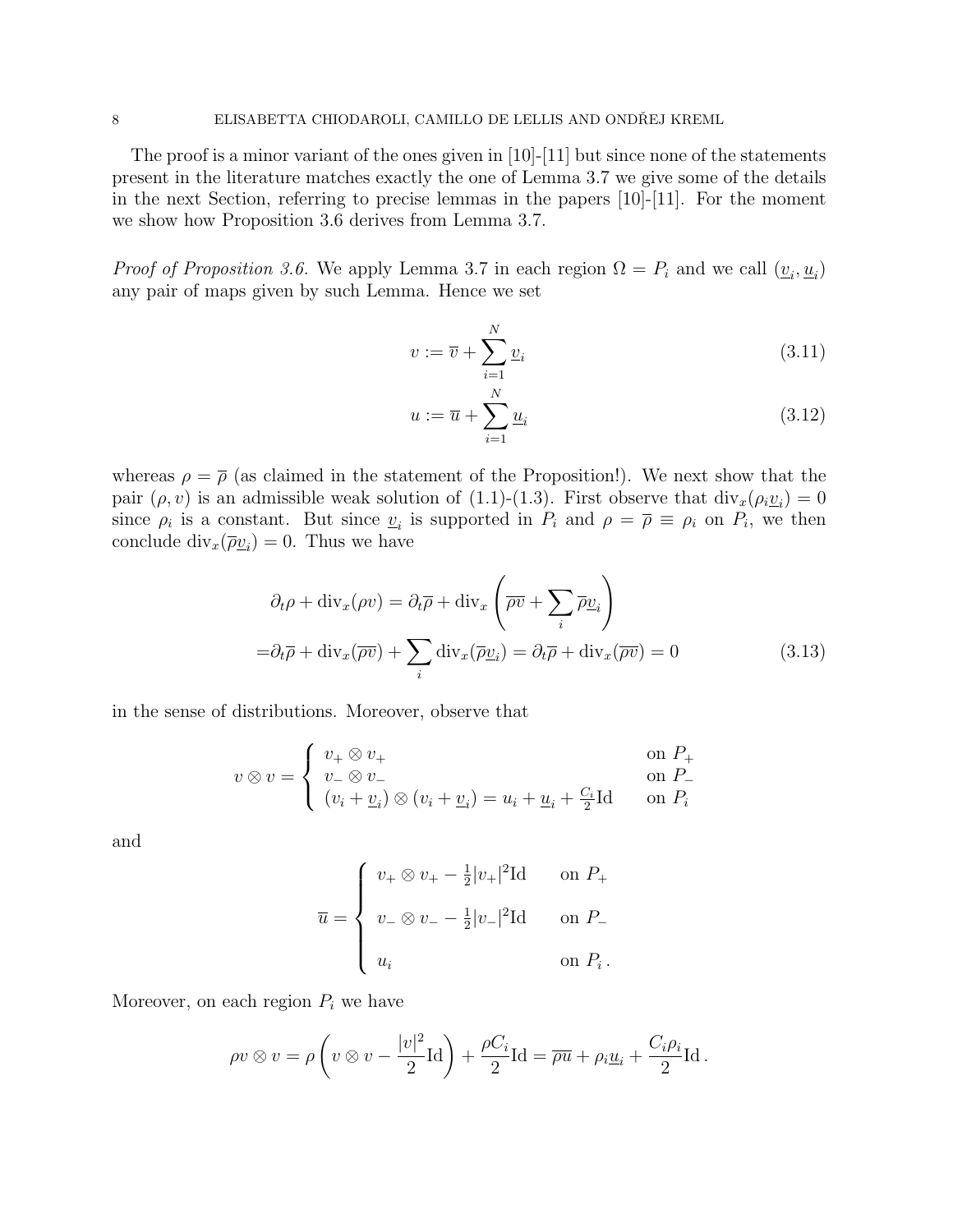Hence, we can write

$$
\partial_t(\rho v) + \text{div}_x(\rho v \otimes v) + \nabla_x[p(\rho)] = \partial_t \left( \overline{\rho v} + \sum_i \rho_i \underline{v}_i \right) + \text{div}_x \left( \overline{\rho u} + \sum_i \rho_i \underline{u}_i \right)
$$
  
+ 
$$
\nabla_x \left( p(\overline{\rho}) + \frac{1}{2} \sum_i C_i \rho_i \mathbf{1}_{P_i} + \frac{1}{2} |v_-|^2 \rho_- \mathbf{1}_{P_-} + \frac{1}{2} |v_+|^2 \rho_+ \mathbf{1}_{P_+} \right)
$$
  
= 
$$
\partial_t (\overline{\rho v}) + \text{div}_x (\overline{\rho u}) + \nabla_x \left( p(\overline{\rho}) + \frac{1}{2} \sum_i C_i \rho_i \mathbf{1}_{P_i} + \frac{1}{2} |v_-|^2 \rho_- \mathbf{1}_{P_-} + \frac{1}{2} |v_+|^2 \rho_+ \mathbf{1}_{P_+} \right)
$$
  
+ 
$$
\sum_i \rho_i \underbrace{\partial_t \underline{v}_i + \text{div}_x \underline{u}_i}_{=0} .
$$
 (3.14)

Therefore, by Definition 3.4 we conclude  $\partial_t(\rho v) + \text{div}_x(\rho v \otimes v) + \nabla_x[p(\rho)] = 0$ . Next, we compute

$$
\partial_t \left( \rho \varepsilon(\rho) + \frac{|v|^2}{2} \rho \right) + \text{div}_x \left( \left( \rho \varepsilon(\rho) + \frac{|v|^2}{2} \rho + p(\rho) \right) v \right)
$$
  
= 
$$
\partial_t \left( \overline{\rho} \varepsilon(\overline{\rho}) + \sum_i \frac{1}{2} C_i \rho_i \mathbf{1}_{P_i} + \frac{|v_-|^2}{2} \rho_- \mathbf{1}_{P_-} + \frac{|v_+|^2}{2} \rho_+ \mathbf{1}_{P_+} \right)
$$
  
+ 
$$
\text{div}_x \left[ \left( \overline{\rho} \varepsilon(\overline{\rho}) + p(\overline{\rho}) + \sum_i \frac{1}{2} C_i \rho_i \mathbf{1}_{P_i} + \frac{|v_-|^2}{2} \rho_- \mathbf{1}_{P_-} + \frac{|v_+|^2}{2} \rho_+ \mathbf{1}_{P_+} \right) \left( \overline{v} + \sum_i \underline{v}_i \right) \right]
$$

Using the condition (3.10) we therefore conclude

$$
\partial_t \left( \rho \varepsilon(\rho) + \frac{|v|^2}{2} \rho \right) + \text{div}_x \left( \left( \rho \varepsilon(\rho) + \frac{|v|^2}{2} \rho + p(\rho) \right) v \right)
$$
\n
$$
\leq \sum_i \text{div}_x \left[ \underline{v}_i \left( \overline{\rho} \varepsilon(\overline{\rho}) + p(\overline{\rho}) + \sum_i \frac{1}{2} C_i \rho_i \mathbf{1}_{P_i} + \frac{|v_-|^2}{2} \rho_- \mathbf{1}_{P_-} + \frac{|v_+|^2}{2} \rho_+ \mathbf{1}_{P_+} \right) \right] \tag{3.15}
$$

in the sense of distributions. Observe however that the function  $\rho$  is constant on each  $P_i$ , on which  $\underline{v}_i$  is supported. Thus

$$
\partial_t \left( \rho \varepsilon(\rho) + \frac{|v|^2}{2} \rho \right) + \text{div}_x \left( \left( \rho \varepsilon(\rho) + \frac{|v|^2}{2} \rho + p(\rho) \right) v \right) \le \sum_i \varrho \, \text{div}_x \, \underline{v}_i = 0 \,. \tag{3.16}
$$

So far we have shown that  $(3.1)$ ,  $(3.2)$  and  $(3.3)$  hold whenever the corresponding test functions are supported in  $\mathbb{R}^2 \times ]0,\infty[$ . However observe that, since as  $\tau \downarrow 0$  the Lebesgue measure of  $P_i \cap \{t = \tau\}$  converges to 0, the maps  $\rho(\cdot, \tau)$  and  $v(\cdot, \tau)$  converge to the maps  $\rho^0$  and  $v^0$  of (1.3) strongly in  $L^1_{loc}$ . This easily implies (3.1), (3.2) and (3.3) in their full generality. For instance, assume  $\psi \in C_c^{\infty}(\mathbb{R}^2 \times ]-\infty, \infty[$  and consider a smooth cut-off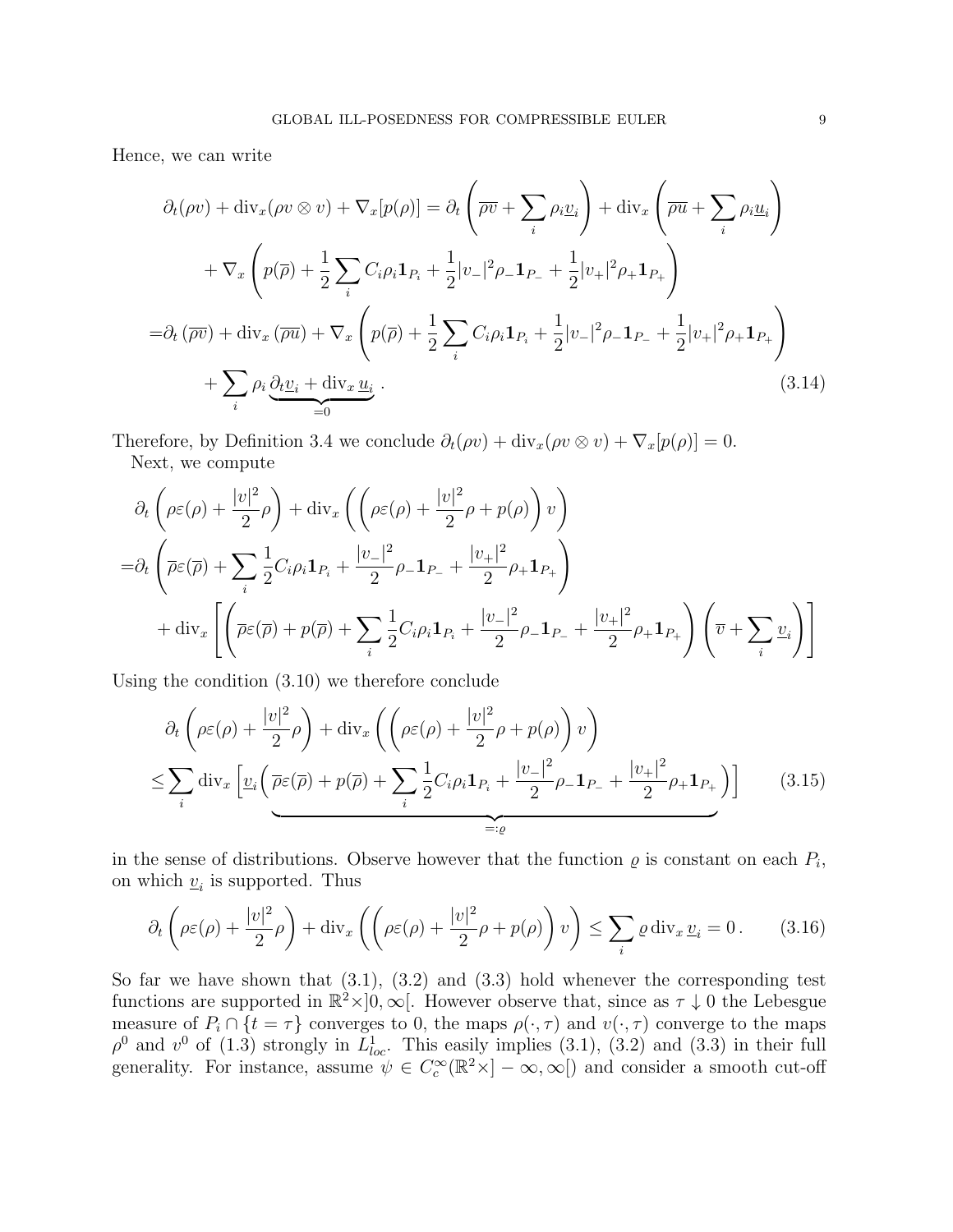function  $\vartheta$  of time only which vanishes identically on  $[-\infty, \varepsilon]$  and equals 1 on  $[\delta, \infty]$ , where  $0 < \varepsilon < \delta$ . We know therefore that (3.1) holds for the test function  $\psi \vartheta$ , which implies that

$$
\int_0^\infty \int_{\mathbb{R}^2} \vartheta \left[ \rho \partial_t \psi + \rho v \cdot \nabla_x \psi \right] dx dt + \int_0^\delta \int_{\mathbb{R}^2} \vartheta'(t) \rho(x, t) \psi(x, t) dx dt = 0.
$$

Fix  $\delta$  and choose a sequence of  $\vartheta$  converging uniformly to the function

$$
\eta(t) = \begin{cases} 0 & \text{if } t \le 0\\ 1 & \text{if } t \ge \delta\\ \frac{t}{\delta} & \text{if } 0 \le t \le \delta \end{cases}
$$

and such that their derivatives  $\vartheta'$  converge pointwise to  $\frac{1}{\delta} \mathbf{1}_{]0,\delta[}$ . We then conclude

$$
\int_0^\infty \int_{\mathbb{R}^2} \eta \left[ \rho \partial_t \psi + \rho v \cdot \nabla_x \psi \right] dx dt + \frac{1}{\delta} \int_0^\delta \int_{\mathbb{R}^2} \rho(x, t) \psi(x, t) dx dt = 0.
$$

Letting  $\delta \downarrow 0$  we conclude (3.1).

The remaining conditions (3.2) and (3.3) are achieved with analogous arguments, which we leave to the reader.  $\Box$ 

## 4. Proof of Lemma 3.7

4.1. **Functional set-up.** We define  $X_0$  to be the space of  $(\underline{v}, \underline{u}) \in C_c^{\infty}(\Omega, \mathbb{R}^2 \times S_0^{2 \times 2})$  which satisfy (ii) and the pointwise inequality  $(\tilde{v} + \underline{v}) \otimes (\tilde{v} + \underline{v}) - (\tilde{u} + \underline{u}) < \frac{C}{2}$  $\frac{C}{2}$ Id. We then take the closure X of  $X_0$  in the  $L^{\infty}$  weak<sup>\*</sup> topology and recall that, since X is a bounded (weakly<sup>\*</sup>) closed subset of  $L^{\infty}$  such topology is metrizable on X, giving a complete metric space  $(X, d)$ . Observe that any element in X satisfies (i) and (ii) and we want to show that on a residual set (in the sense of Baire category) (iii) holds. We then define for any  $N \in \mathbb{N} \setminus \{0\}$ the map  $I_N$  as follows: to  $(\underline{v}, \underline{u})$  we associate the corresponding restrictions of these maps to  $B_N(0) \times ]-N, N[$ . We then consider  $I_N$  as a map from  $(X, d)$  to Y, where Y is the space  $L^{\infty}(B_N(0) \times ]-N, N[$ ,  $\mathbb{R}^2 \times S_0^{2 \times 2}$  endowed with the *strong*  $L^2$  topology. Arguing as in [10, Lemma 4.5] it is easily seen that  $I<sub>N</sub>$  is a Baire-1 map and hence, from a classical theorem in Baire category, its points of continuity are a residual set in  $X$ . We claim that

(Con) if  $(\underline{v}, \underline{u})$  is a point of continuity of  $I_N$ , then (iii) holds a.e. on  $B_N(0) \times ]-N, N[$ .

(Con) implies then (iii) for those maps at which all  $I<sub>N</sub>$  are continuous (which is also a residual set).

The proof of (Con) is achieved as in [10, Lemma 4.6] showing that:

(Cl) If  $(\underline{v}, \underline{u}) \in X_0$ , then there is a sequence  $(v_k, u_k) \subset X_0$  converging weakly<sup>\*</sup> to  $(\underline{v}, \underline{u})$ for which

$$
\liminf_{k} \|\tilde{v} + v_k\|_{L^2(\Gamma)} \ge \|\tilde{v} + \underline{v}\|_{L^2(\Gamma)}^2 + \beta \left(C|\Gamma| - \|\tilde{v} + \underline{v}\|_{L^2(\Gamma)}^2\right)^2,
$$

where  $\Gamma = B_N(0) \times ] - N, N[$  and  $\beta$  depends only on  $\Gamma$ .

Indeed assuming that (Cl) holds, fix then a point  $(\underline{v}, \underline{u}) \in X$  where  $I_N$  is continuous and assume by contradiction that (iii) does not hold on  $\Gamma$ . By definition of X there is a sequence  $(\underline{v}_k, \underline{u}_k) \subset X_0$  converging weakly<sup>\*</sup> to  $(\underline{v}, \underline{u})$ . Since the latter is a point of continuity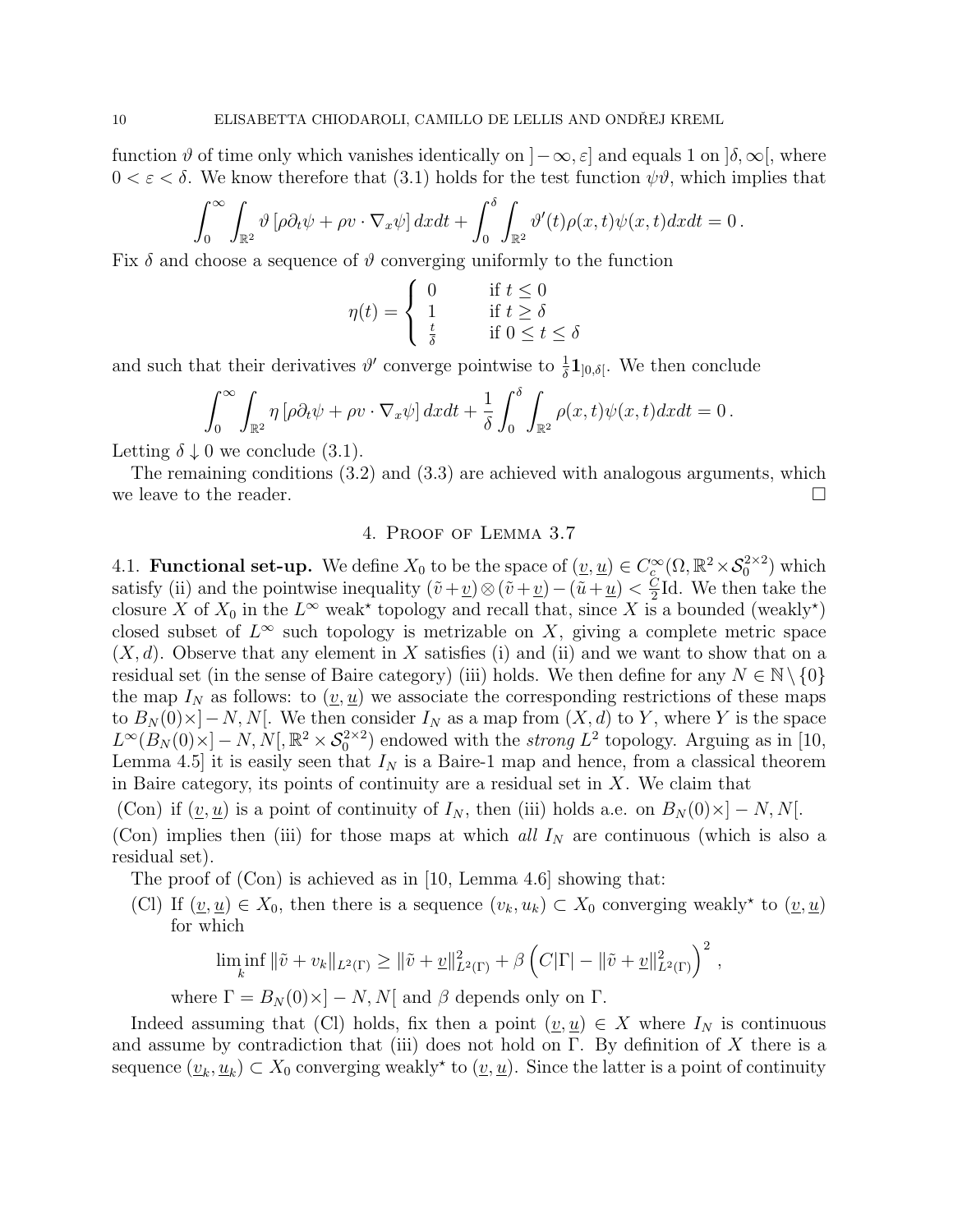for  $I_N$ , we then have that  $\underline{v}_k \to \underline{v}$  strongly in  $L^2(\Gamma)$ . We apply (Cl) to each  $(\underline{v}_k, \underline{u}_k)$  and find a sequence  $\{(v_{k,j}, u_{k,j})\}$  such that

$$
\liminf_{j} \|\tilde{v} + v_{k,j}\|_{L^{2}(\Gamma)} \ge \|\tilde{v} + \underline{v}_{k}\|_{L^{2}(\Gamma)}^{2} + \beta \left(C|\Gamma| - \|\tilde{v} + \underline{v}_{k}\|_{L^{2}(\Gamma)}^{2}\right)^{2}
$$

and  $(v_{k,j}, u_{k,j}) \rightharpoonup^* (\underline{v}_k, \underline{u}_k)$ . A standard diagonal argument then allows to conclude the existence of a sequence  $(v_{k,j(k)}, u_{k,j(k)})$  which converges weakly<sup>\*</sup> to  $(\underline{v}, \underline{u})$  and such that

$$
\liminf_{k} \|\tilde{v} + v_{k,j(k)}\|_{L^2(\Gamma)} \ge \|\tilde{v} + \underline{v}\|_{L^2(\Gamma)}^2 + \beta \left(C|\Gamma| - \|\tilde{v} + \underline{v}\|_{L^2(\Gamma)}^2\right)^2 > \|\tilde{v} + \underline{v}\|_{L^2(\Gamma)}^2.
$$

However this contradicts the assumption that  $(\underline{v}, \underline{u})$  is a point of continuity for  $I_N$ .

In order to construct the sequence of (Cl) we appeal to the following Proposition and Lemma.

**Proposition 4.1** (Localized plane waves). Consider a segment  $\sigma = [-p, p] \subset \mathbb{R}^2 \times S_0^{2 \times 2}$ , where  $p = \lambda[(a, a \otimes a) - (b, b \otimes b)]$  for some  $\lambda > 0$  and  $a \neq \pm b$  with  $|a| = |b| = \sqrt{C}$ . Then there exists a pair  $(v, u) \in C_c^{\infty}(B_1(0) \times ] - 1, 1[)$  which solves

$$
\begin{cases} \partial_t v + \operatorname{div}_x u = 0 \\ \operatorname{div}_x v = 0 \end{cases} \tag{4.1}
$$

and such that

- (i) The image of  $(v, u)$  is contained in an  $\varepsilon$ -neighborhood of  $\sigma$  and  $\int (v, u) dx dt = 0$ ;
- (ii)  $\int |v(x,t)| dx dt \ge \alpha \lambda |b-a|$ , where  $\alpha$  is a positive constant depending only on C.

In order to the state the next lemma, it is convenient to introduce the following notation.

**Definition 4.2.** Let  $C > 0$  be the positive constant of Lemma 3.7. We let  $U$  be the subset of  $\mathbb{R}^2 \times S_0^{2\times 2}$  consisting of those pairs  $(a, A)$  such that  $a \otimes a - A < \frac{C}{2}$ Id.

**Lemma 4.3** (Geometric lemma). There exists a geometric constant  $c_0$  with the following property. Assume  $(a, A) \in \mathcal{U}$ . Then there is a segment  $\sigma$  as in Proposition 4.1 with  $(a, A) + \sigma \subset \mathcal{U}$  and  $\lambda |b - a| \geq c_0 (C - |a|^2)$ .

We are now ready to prove (Cl). Let  $(v, u) \in X_0$ . Consider any point  $(x_0, t_0) \in \Gamma$  and observe that  $(\tilde{v}, \tilde{u}) + (v, u)$  takes values in U. Let therefore  $\sigma$  be as in Lemma 4.3 when  $(a, A) = (\tilde{v}, \tilde{u}) + (\underline{v}(x_0, t_0), \underline{u}(x_0, t_0))$  and choose  $r > 0$  so that  $(\tilde{v}, \tilde{u}) + (\underline{v}(x, t), \underline{u}(x, t)) +$  $\sigma \subset \mathcal{U}$  for any  $(x, t) \in B_r(x_0) \times ]t_0 - r, t_0 + r[$ . For any  $\varepsilon > 0$  consider a pair  $(v, u)$ as in Proposition 4.1 and define  $(v_{x_0,t_0,r}, u_{x_0,t_0,r})(x,t) := (v, u) \left( \frac{x-x_0}{r} \right)$  $\frac{-x_0}{r}, \frac{t-t_0}{r}$  $(\frac{-t_0}{r})$ . Observe that  $(\underline{v}, \underline{u}) + (v_{x_0, t_0, r}, u_{x_0, t_0, r}) \in X_0$  provided  $\varepsilon$  is sufficiently small, and moreover

$$
\int |v_{x_0,t_0,r}| \ge c_0 \alpha \lambda (C - |\tilde{v} + \underline{v}(x_0,t_0)|^2) r^3.
$$
 (4.2)

By continuity there exists  $r_0$  such that the conclusion above holds for every  $r < r_0$  and every  $(x, t)$  with  $B_r(x) \times ]t - r, t + r$  [C  $\Gamma$ . Fix now  $k \in \mathbb{N}$  with  $\frac{1}{k} < r_0$ . Set  $r := \frac{1}{k}$  and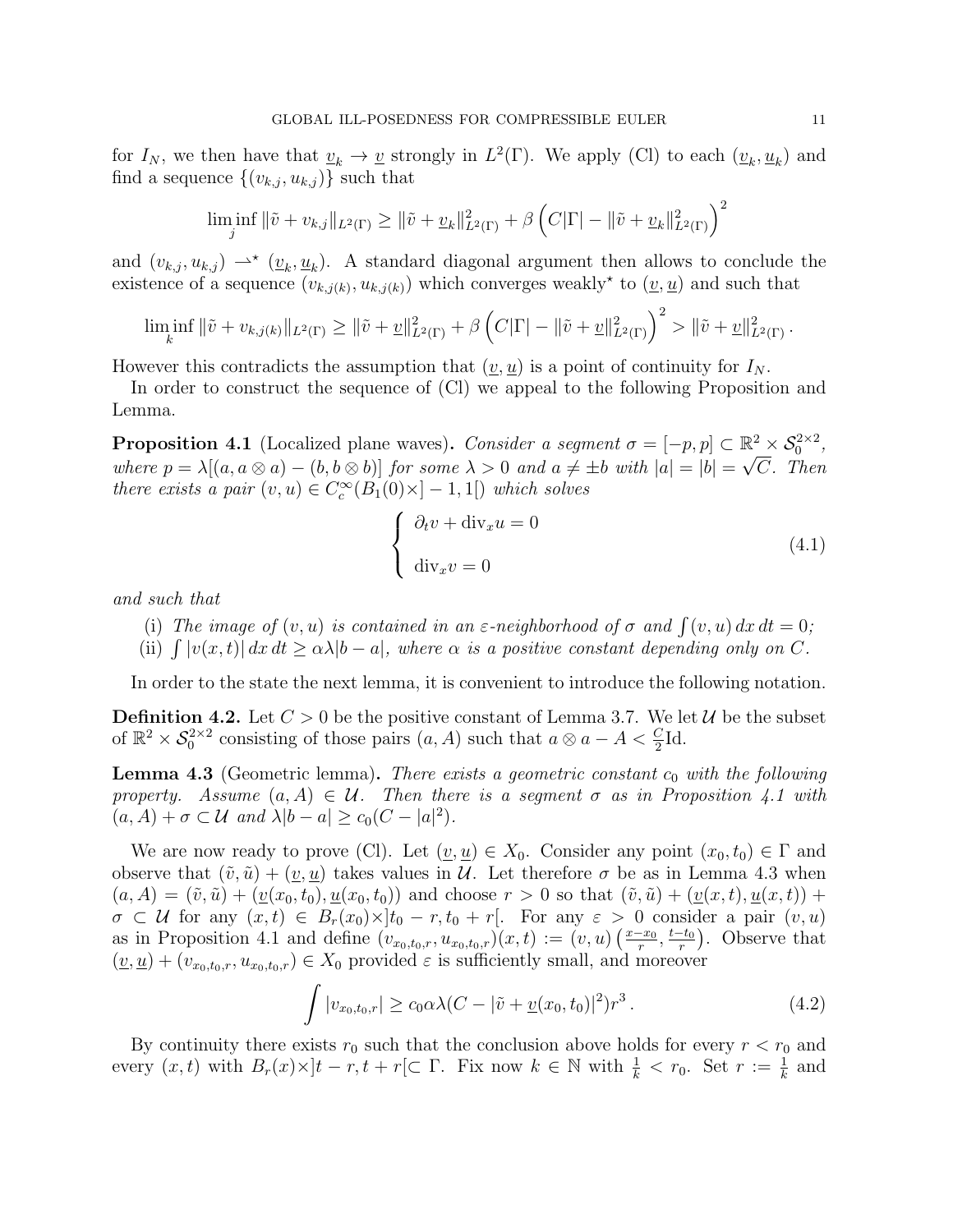find a finite number of points  $(x_j, t_j)$  such that the sets  $B_r(x_j) \times ]t_j - r, t_j + r[$  are pairwise disjoint, contained in  $\Gamma$  and satisfy

$$
\sum_{j} \left( C - |\tilde{v} + \underline{v}(x_j, t_j)|^2 \right) r^3 \ge \bar{c} \left( C|\Gamma| - \int_{\Gamma} |\tilde{v} + \underline{v}(x, t)|^2 \, dx \, dt \right) \,, \tag{4.3}
$$

where  $\bar{c}$  is a suitable geometric constant. We then define

$$
(v_k, u_k) := (\underline{v}, \underline{u}) + \sum_j (v_{x_j, t_j, r}, u_{x_j, t_j, r}).
$$

Since the supports of the  $(v_{x_j,t_j,r}, u_{x_j,t_j,r})$  are pairwise disjoint,  $(v_k, u_k)$  belongs to  $X_0$  as well. Moreover, using the property that  $\int (v_{x_j,t_j,r}, u_{x_j,t_j,r}) = 0$ , it is immediate to check that  $(v_k, u_k) \rightarrow^* (\underline{v}, \underline{u})$  in  $L^{\infty}$ . On the other hand it also follows from (4.2) and (4.3) that

$$
||v_k - \underline{v}||_{L^1(\Gamma)} \ge c_1 \left( C|\Gamma| - \int_{\Gamma} |\tilde{v} + \underline{v}|^2 \right)
$$

where the constant  $c_1$  is only geometric. Using the weak<sup>\*</sup> convergence of  $(v_k, u_k)$  to  $(\underline{v}, \underline{u})$ we can then conclude

$$
\liminf_{k} \|\tilde{v} + v_k\|_{L^2(\Gamma)}^2 = \|\tilde{v} + \underline{v}\|_{L^2(\Gamma)}^2 + \liminf_{k} \|v_k - \underline{v}\|^2
$$
  
\n
$$
\geq \|\tilde{v} + \underline{v}\|_{L^2(\Gamma)}^2 + |\Gamma| \left(\liminf_{k} \|v_k - \underline{v}\|_{L^1}\right)^2
$$
  
\n
$$
\geq \|\tilde{v} + \underline{v}\|_{L^2(\Gamma)}^2 + c_1^2 \|\Gamma\| \left(C|\Gamma| - \int_{\Gamma} |\tilde{v} + \underline{v}|^2\right)^2,
$$

which concludes the proof of the claim (Cl).

## 4.2. Proof of Proposition 4.1 and of Lemma 4.3.

*Proof of Proposition 4.1.* Consider the  $3 \times 3$  matrices

$$
U_a = \left(\begin{array}{cc} a\otimes a & a \\ a & 0 \end{array}\right) \quad \text{and} \quad U_b = \left(\begin{array}{cc} b\otimes b & b \\ b & 0 \end{array}\right)
$$

Apply [11, Proposition 4] with  $n = 2$  to  $U_a$  and  $U_b$  and let  $A(\partial)$  be the corresponding linear differential operator and  $\eta \in \mathbb{R}_x^2 \times \mathbb{R}_t$  the corresponding vector. Let  $\varphi$  be a cut-off function which is identically equal to 1 in  $B_{1/2}(0) \times -\frac{1}{2}$  $\frac{1}{2}, \frac{1}{2}$  $\frac{1}{2}$ , is compactly supported in  $B_1(0) \times ]-1, 1[$  and takes values in  $[-1, 1]$ . For N very large, whose choice will be specified later, we consider the function

$$
\phi(x,t)=-\lambda N^{-3}\sin(N\eta\cdot(x,t))\varphi(x,t)=:\kappa(x,t)\varphi(x,t)
$$

and we let  $U(x,t) := A(\partial)(\phi)$ . According to [11, Proposition 4],  $U : \mathbb{R}^2 \times \mathbb{R} \to \mathcal{S}^{3 \times 3}$  is divergence free and trace-free and moreover  $U_{33} = 0$ . Note also that  $\int_{B_1(0) \times ]-1,1[} U(x,t) = 0$ . Define

$$
v(x,t) := (U_{31}(x,t), U_{32}(x,t)) \qquad u(x,t) := \begin{pmatrix} U_{11}(x,t) & U_{12}(x,t) \\ U_{21}(x,t) & U_{22}(x,t) \end{pmatrix}.
$$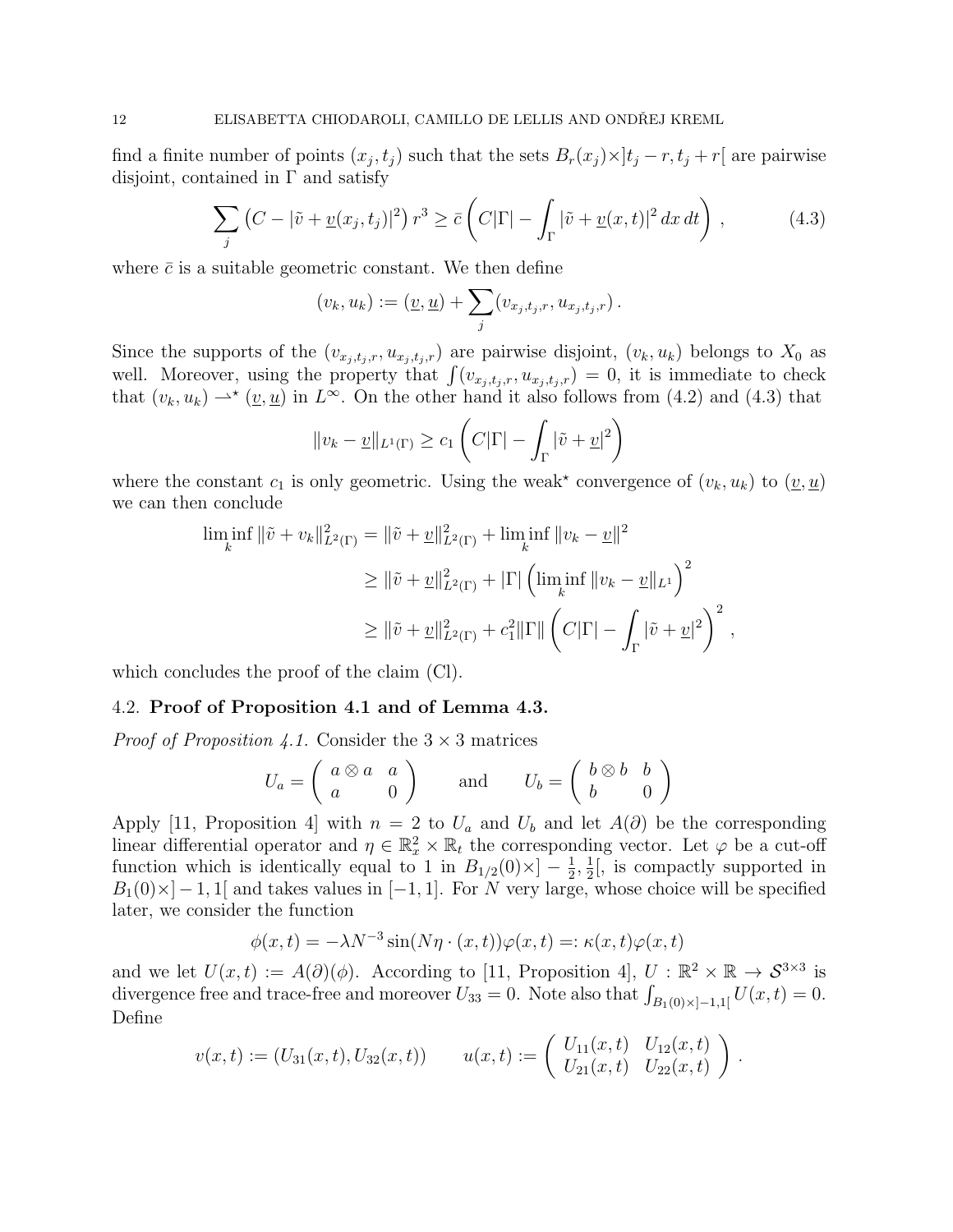It then follows easily that  $(v, u)$  satisfies (4.1) and that it is supported in  $B_1(0) \times ]-1, 1[$ . Also, since  $A(\partial)$  is a 3rd order homogeneous linear differential operator with constant coefficients,  $||U - \varphi A(\partial)(\kappa)||_0 \leq C\lambda N^{-1}$ , where C depends only on the cut-off function  $\varphi$ : in particular we can assume that  $||U - \varphi A(\partial)(\kappa)||_0 < \varepsilon$ . On the other hand [11, Proposition 4] clearly implies that

$$
\varphi A(\partial)(\kappa) = \lambda (U_a - U_b) \varphi \cos(N(x, t) \cdot \eta).
$$

we therefore conclude that U takes values in an  $\varepsilon$ -neighborhood of the segment  $[-\lambda(U_a U_b$ ),  $\lambda (U_a - U_b)$ . This obviously implies that  $(v, u)$  takes values in an  $\varepsilon$ -neighborhood of the segment  $\sigma$ . Finally, Let  $B_{1/2}^3$  be the 3-dimensional space-time ball in  $\mathbb{R}^2 \times \mathbb{R}$ , centered at 0 and with radius  $\frac{1}{2}$ . Observe that

$$
\int |v(x,t)| \geq \int_{B_{1/2}^3} \lambda |a-b| |\cos(N(x,t)\cdot \eta)| dx dt = \lambda |a-b| \int_{B_{1/2}^3} |\cos(Nt|\eta|)| dx dt.
$$

Moreover,

$$
\lim_{N \uparrow \infty} \int_{B_{1/2}^3} |\cos(Nt|\eta|)| \, dx \, dt = \bar{\alpha}
$$

for some positive geometric constant  $\bar{\alpha}$ .

Proof of Lemma 4.3. Consider the set

$$
K_{\sqrt{C}} := \left\{ (v, u) \in \mathbb{R}^2 \times \mathcal{S}_0^{2 \times 2} : u = v \otimes v - \frac{C}{2} \mathrm{Id} \,, |v|^2 = C \right\} \,.
$$

It then follows from [11, Lemma 3] that  $\mathcal U$  is the interior of the convex hull of  $K_{\sqrt{C}}$ . The existence of the claimed segment  $\sigma$  is then a corollary of [11, Lemma 6], since  $\lambda |b - a|$  is indeed comparable (up to a geometric constant) to the length of  $\sigma$ .

#### 5. A set of algebraic identities and inequalities

In this paper we actually look at fan subsolutions with a fan partition consisting of only three sets, namely  $P_-, P_1$  and  $P_+$ .

We introduce therefore the real numbers  $\alpha, \beta, \gamma, \delta, v_{-1}, v_{-2}, v_{+1}, v_{+2}$  such hat

$$
v_1 = (\alpha, \beta), \tag{5.1}
$$

$$
v_{-} = (v_{-1}, v_{-2}) \tag{5.2}
$$

$$
v_{+} = (v_{+1}, v_{+2}) \tag{5.3}
$$

$$
u_1 = \begin{pmatrix} \gamma & \delta \\ \delta & -\gamma \end{pmatrix} . \tag{5.4}
$$

**Proposition 5.1.** Let  $N = 1$  and  $P_-, P_1, P_+$  be a fan partition as in Definition 3.3. The constants  $v_1, v_-, v_+, u_1, \rho_-, \rho_+, \rho_1$  as in (5.1)-(5.4) define an admissible fan subsolution as in Definitions 3.4-3.5 if and only if the following identities and inequalities hold: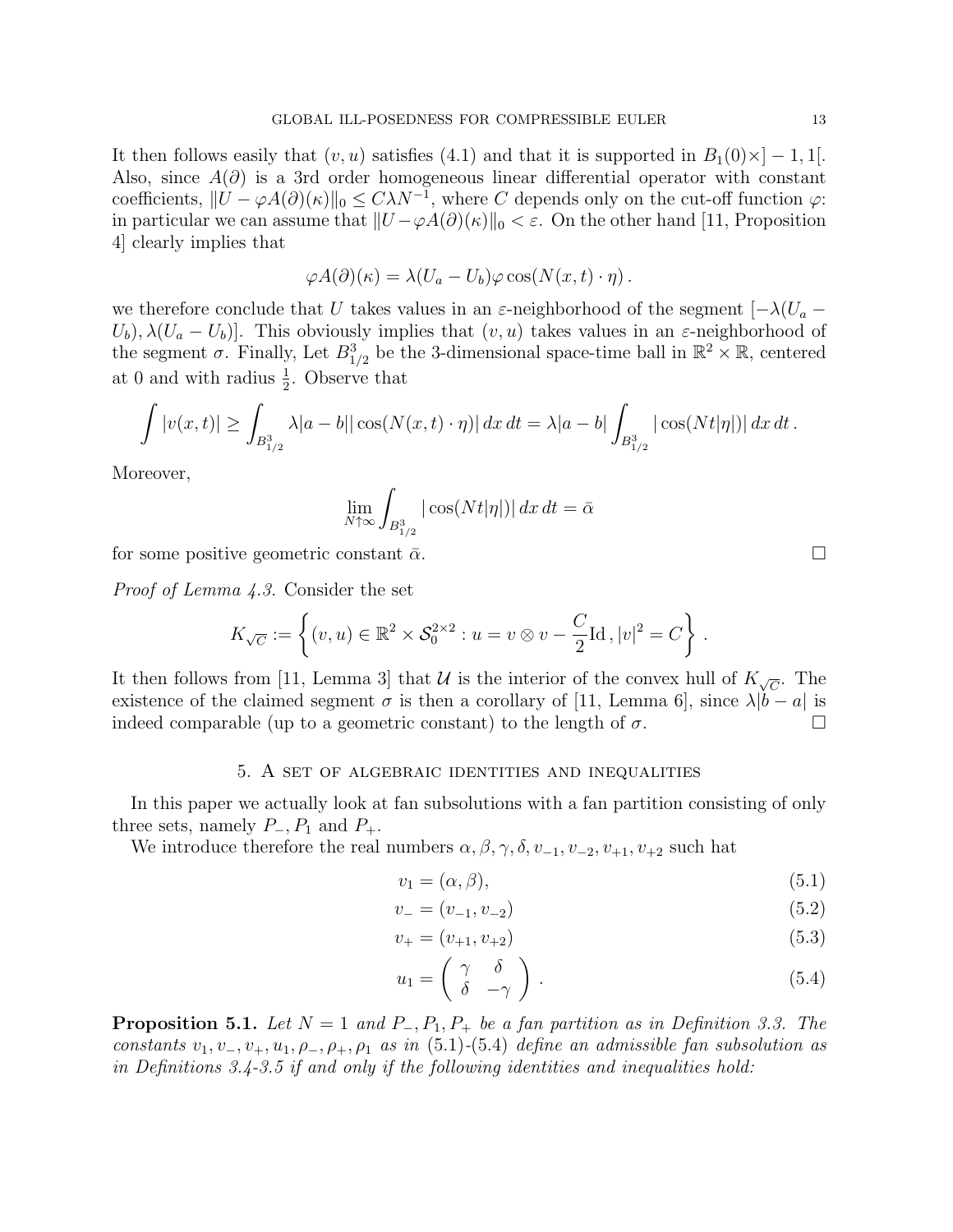• Rankine-Hugoniot conditions on the left interface:

$$
\nu_{-}(\rho_{-}-\rho_{1}) = \rho_{-}v_{-2} - \rho_{1}\beta \tag{5.5}
$$

$$
\nu_{-}(\rho_{-}v_{-1}-\rho_{1}\alpha) = \rho_{-}v_{-1}v_{-2}-\rho_{1}\delta \tag{5.6}
$$

$$
\nu_{-}(\rho_{-}v_{-2}-\rho_{1}\beta) = \rho_{-}v_{-2}^{2} + \rho_{1}\gamma + p(\rho_{-}) - p(\rho_{1}) - \rho_{1}\frac{C_{1}}{2};
$$
\n(5.7)

• Rankine-Hugoniot conditions on the right interface:

$$
\nu_{+}(\rho_{1}-\rho_{+}) = \rho_{1}\beta - \rho_{+}\nu_{+2} \tag{5.8}
$$

$$
\nu_{+}(\rho_1 \alpha - \rho_{+} v_{+1}) = \rho_1 \delta - \rho_{+} v_{+1} v_{+2} \tag{5.9}
$$

$$
\nu_{+}(\rho_{1}\beta - \rho_{+}v_{+2}) = -\rho_{1}\gamma - \rho_{+}v_{+2}^{2} + p(\rho_{1}) - p(\rho_{+}) + \rho_{1}\frac{C_{1}}{2};
$$
\n(5.10)

• Subsolution condition:

$$
\alpha^2 + \beta^2 < C_1 \tag{5.11}
$$

$$
\left(\frac{C_1}{2} - \alpha^2 + \gamma\right) \left(\frac{C_1}{2} - \beta^2 - \gamma\right) - \left(\delta - \alpha\beta\right)^2 > 0\tag{5.12}
$$

• Admissibility condition on the left interface:

$$
\nu_{-}(\rho_{-}\varepsilon(\rho_{-}) - \rho_{1}\varepsilon(\rho_{1})) + \nu_{-}\left(\rho_{-}\frac{|v_{-}|^{2}}{2} - \rho_{1}\frac{C_{1}}{2}\right)
$$
  

$$
\leq [(\rho_{-}\varepsilon(\rho_{-}) + p(\rho_{-}))v_{-2} - (\rho_{1}\varepsilon(\rho_{1}) + p(\rho_{1}))\beta] + \left(\rho_{-}v_{-2}\frac{|v_{-}|^{2}}{2} - \rho_{1}\beta\frac{C_{1}}{2}\right);
$$
(5.13)

• Admissibility condition on the right interface:

$$
\nu_{+}(\rho_{1}\varepsilon(\rho_{1}) - \rho_{+}\varepsilon(\rho_{+})) + \nu_{+}\left(\rho_{1}\frac{C_{1}}{2} - \rho_{+}\frac{|v_{+}|^{2}}{2}\right)
$$
  

$$
\leq [(\rho_{1}\varepsilon(\rho_{1}) + p(\rho_{1}))\beta - (\rho_{+}\varepsilon(\rho_{+}) + p(\rho_{+}))v_{+2}] + \left(\rho_{1}\beta\frac{C_{1}}{2} - \rho_{+}v_{+2}\frac{|v_{+}|^{2}}{2}\right).
$$
(5.14)

*Proof.* Observe that the triple  $(\overline{\rho}, \overline{v}, \overline{u})$  does not depend on the variable  $x_1$ . We will therefore consider it as a map defined on the  $t, x_2$  plane. The various conditions and inequalities follow from straightforward computations, recalling that the maps  $\bar{\rho}$ ,  $\bar{v}$  and  $\bar{u}$  are constant in the regions  $P_-, P_1$  and  $P_+$  shown in Figure 2. In particular

• The identities (5.5) and (5.8) are equivalent to the continuity equation (3.8), in particular they derive from the corresponding "Rankine-Hugoniot" type conditions at the interfaces between  $P^-$  and  $P_1$  (the *left interface*) and  $P_1$  and  $P_+$  (the *right* interface), respectively.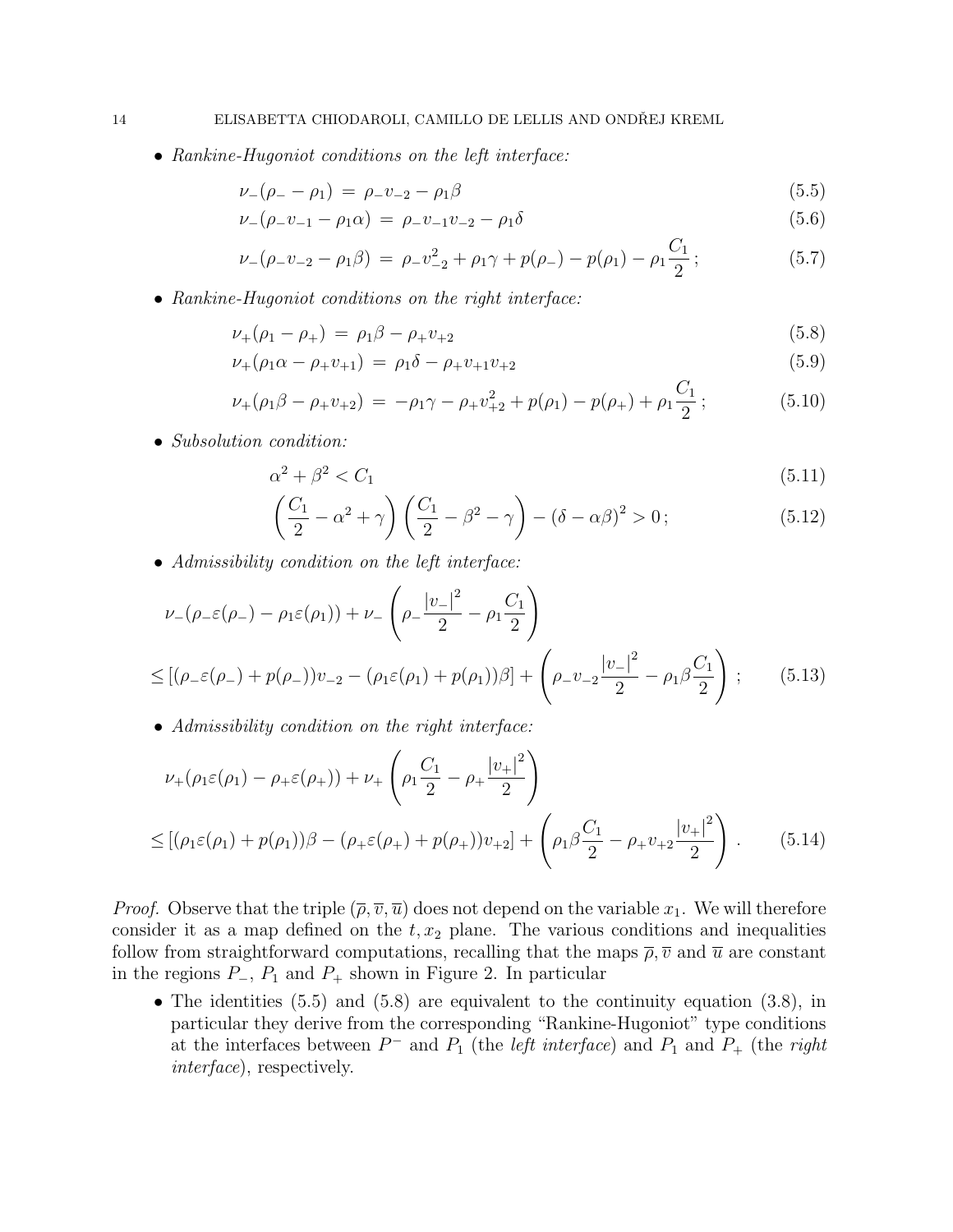

FIGURE 2. The fan partition in three regions.

- The identitities (5.6) and (5.9) are the Rankine-Hugoniot conditions at the left and right interfaces resulting from the first component of the momentum equation (3.9); similarly (5.7) and (5.10) correspond to the Rankine-Hugoniot conditions at the left and right interfaces for the second component of the momentum equation (3.9).
- The inequalities (5.11) and (5.12) are derived applying the usual criterion that the matrix

$$
M := \frac{C_1}{2} \text{Id} - v_1 \otimes v_1 + u_1 \tag{5.15}
$$

is positive definite if and only if  $tr M$  and  $det M$  are both positive.

• Finally, the conditions (5.13) and (5.14) derive from the admissibility condition (3.10), again considering, respectively, the corresponding inequalities at the left and right interfaces.

## $\Box$

# 6. FIRST METHOD: DATA GENERATED BY COMPRESSION WAVES FOR  $p(\rho) = \rho^2$

In this section we show how to find solutions of the algebraic constraints in Proposition 5.1 when  $p(\rho) = \rho^2$  with pairs  $(\rho_{\pm}, v_{\pm})$  which can be connected by a compression wave, thereby showing Theorem 1.1. We start by recalling the following fact, which can be easily derived using (by now) standard theory of hyperbolic conservation laws in one space dimension.

Lemma 6.1. Let  $0 < \rho_- < \rho_+$ ,  $v_+ = \left(-\frac{1}{\rho_+}\right)$  $\frac{1}{\rho_+}, 0$ ) and  $v_- = (-\frac{1}{\rho_+})$  $\frac{1}{\rho_+}, 2$  $\sqrt{2}(\sqrt{\rho_+} - \sqrt{\rho_-}))$ . Then there is a pair  $(\rho, v) \in W_{loc}^{1,\infty} \cap L^{\infty}(\mathbb{R}^2 \times ]-\infty, 0[$ ,  $\mathbb{R}^+ \times \mathbb{R}^2)$  such that (i)  $\rho_+ \ge \rho \ge \rho_- > 0$ ;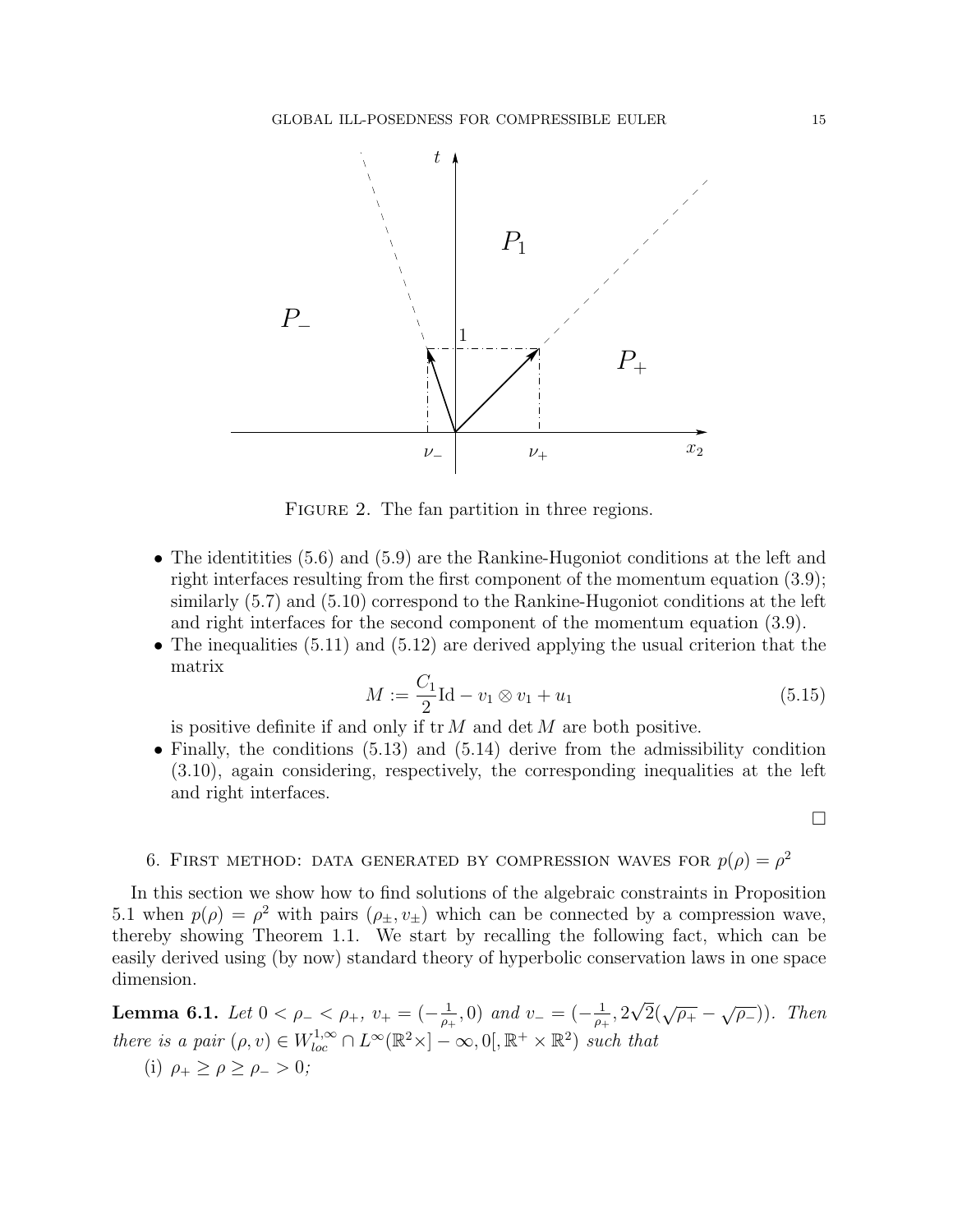(ii) The pair solves the hyperbolic system

$$
\begin{cases}\n\partial_t \rho + \text{div}_x(\rho v) = 0 \\
\partial_t(\rho v) + \text{div}_x(\rho v \otimes v) + \nabla_x[p(\rho)] = 0\n\end{cases}
$$
\n(6.1)

with  $p(\rho) = \rho^2$  in the classical sense (pointwise a.e. and distributionally); (iii) for  $t \uparrow 0$  the pair  $(\rho(\cdot,t), v(\cdot,t))$  converges pointwise a.e. to  $(\rho^0, v^0)$  as in  $(1.3)$ ; (iv)  $(\rho(\cdot,t), v(\cdot,t)) \in W^{1,\infty}$  for every  $t < 0$ .

As already mentioned, the proof is a very standard application of the one-dimensional theory for the so-called Riemann problem. However, we give the details for the reader's convenience.

*Proof.* We look for solutions  $(\rho, v)$  with the claimed properties which are independent of the  $x_1$  variable. Moreover we observe that, since we will produce classical  $W_{loc}^{1,\infty}$  solutions, the admissibility condition (3.3) will be automatically satisfied as an equality because

$$
\left(\rho \varepsilon(\rho) + \frac{|v|^2}{2}\rho, \left(\rho \varepsilon(\rho) + \frac{|v|^2}{2}\rho + p(\rho)\right)v\right)
$$

is an entropy-entropy flux pair for the system  $(6.1)$  (cf.  $[7,$  Sections 3.2, 3.3.6, 4.1]). We then introduce the unknowns

$$
(m_1(x_2,t), m_2(x_2,t)) = m(x_2,t) := v(x_2,t)\rho(x_2,t)
$$

and hence rewrite the system as

$$
\begin{cases}\n\partial_t \rho + \partial_{x_2} m_2 = 0 \\
\partial_t m_1 + \partial_{x_2} \left( \frac{m_1 m_2}{\rho} \right) = 0 \\
\partial_t m_2 + \partial_{x_2} \left( \frac{m_2^2}{\rho} + \rho^2 \right) = 0\n\end{cases}
$$
\n(6.2)

Observe that if  $(\rho, m)$  is a solution of  $(6.2)$  then so is

$$
(\tilde{\rho}(x_2,t),\tilde{m}(x_2,t)) := (\rho(-x_2,-t),m(-x_2,-t)).
$$

Moreover, if  $(\rho, m)$  is locally Lipschitz and hence satisfies the admissibility condition with equality, so does  $(\tilde{\rho}, \tilde{m})$ . We have therefore reduced ourselves to finding classical  $W_{loc}^{1,\infty}$ loc solutions on  $\mathbb{R} \times ]0, \infty[$  of (6.2) with initial data

$$
\rho_0(x) := \begin{cases} \rho_R & \text{if } x_2 > 0, \\ \rho_L & \text{if } x_2 < 0, \end{cases}
$$
\n(6.3)

and

$$
m_0(x) := \begin{cases} m_R := \left( -\frac{\rho_R}{\rho_L}, 2\sqrt{2}\rho_R(\sqrt{\rho_L} - \sqrt{\rho_R}) \right) & \text{if } x_2 > 0, \\ m_L := (-1, 0) & \text{if } x_2 < 0, \end{cases}
$$
(6.4)

where  $\rho_+ = \rho_L > \rho_R = \rho_- > 0$ ,  $m_L = v_+ \rho_+$  and  $m_R = v_- \rho_-$ .

The problem amounts now in showing that, under our assumptions, there is a classical rarefaction wave solving, forward in time, the system  $(6.2)$  with initial data  $(\rho_0, m_0)$  as in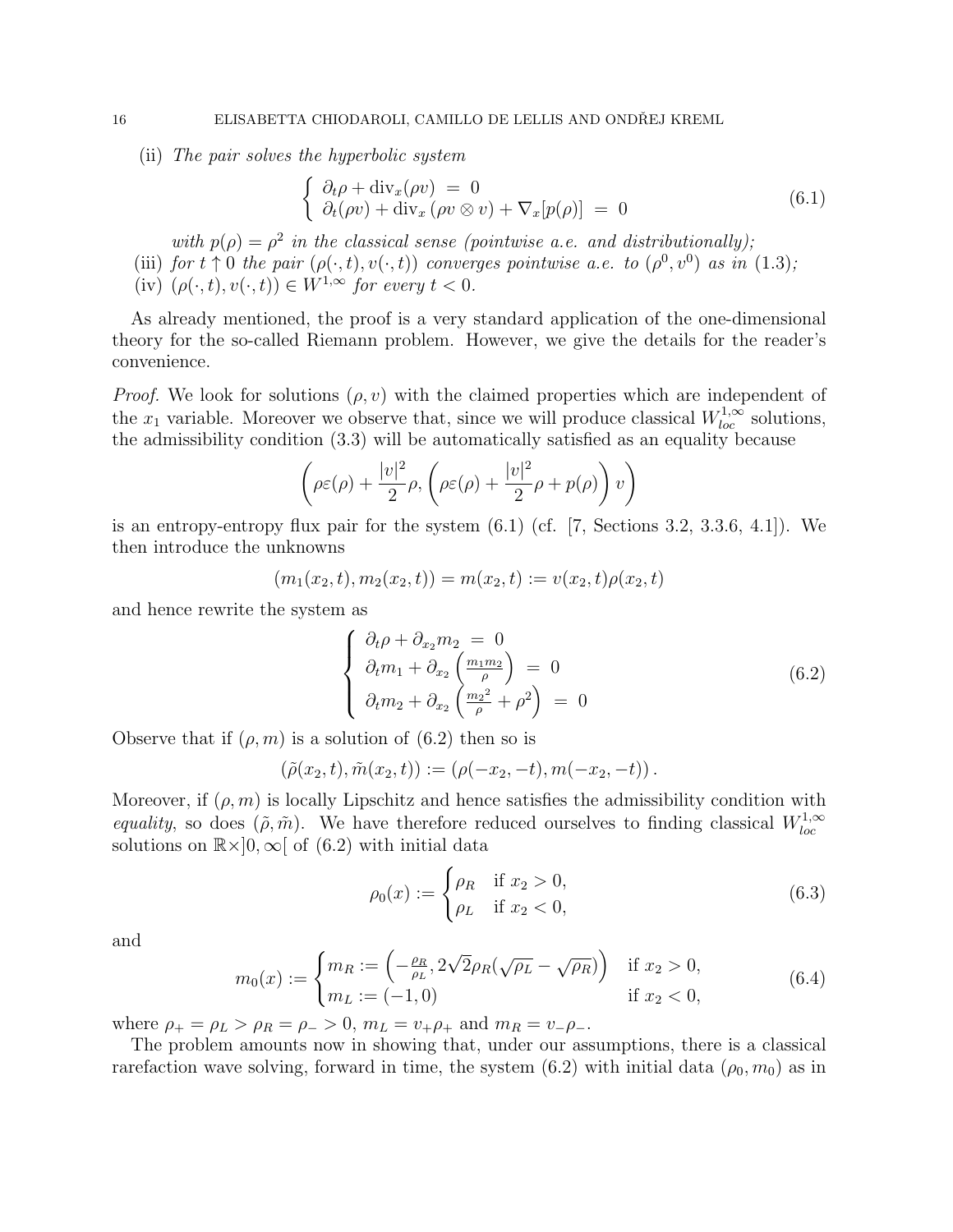(6.3) and (6.4). We set therefore  $p(\rho) = \rho^2$  and we look for a locally Lipschitz self-similar solution  $(\rho, m)$  to the Riemann problem  $(6.2)-(6.3)-(6.4)$ :

$$
(\rho, m)(x_2, t) = (R, M) \left(\frac{x_2}{t}\right), \quad -\infty < x_2 < \infty, \quad 0 < t < \infty. \tag{6.5}
$$

Thus  $(R, M)$  are locally Lipschitz functions on  $(-\infty, \infty)$  which satisfy the ordinary differential equations

$$
\frac{d}{d\xi} [M_2(\xi) - \xi R(\xi)] + R(\xi) = 0
$$
  

$$
\frac{d}{d\xi} \left[ \frac{M_1(\xi)M_2(\xi)}{R(\xi)} - \xi M_1(\xi) \right] + M_1(\xi) = 0
$$
  

$$
\frac{d}{d\xi} \left[ \frac{M_2(\xi)^2}{R(\xi)} + p(R(\xi)) - \xi M_2(\xi) \right] + M_2(\xi) = 0.
$$

Before analyzing our specific Riemann problem, we review some general notions for system  $(6.2)$  (referring the reader to the monographs [7] and [18]). If we introduce the state vector  $U := (\rho, m_1, m_2)$ , we can recast the system  $(6.2)$  in the general form

$$
\partial_t U + \partial_{x_2} F(U) = 0,
$$

where

$$
F(U) := \begin{pmatrix} m_2 \\ \frac{m_1 m_2}{\rho} \\ \frac{m_2^2}{\rho} + p(\rho) \end{pmatrix}.
$$

By definition (cf. [7]) the system (6.2) is hyperbolic since the Jacobian matrix  $DF(U)$ 

$$
DF(U) = \begin{pmatrix} 0 & 0 & 1 \ \frac{-m_1 m_2}{\rho^2} & \frac{m_2}{\rho} & \frac{m_1}{\rho} \\ \frac{-m_2^2}{\rho^2} + p'(\rho) & 0 & \frac{2m_2}{\rho} \end{pmatrix}
$$

has real eigenvalues

$$
\lambda_1 = \frac{m_2}{\rho} - \sqrt{p'(\rho)}, \qquad \lambda_2 = \frac{m_2}{\rho}, \qquad \lambda_3 = \frac{m_2}{\rho} + \sqrt{p'(\rho)}
$$
\n(6.6)

and 3 linearly independent eigenvectors

$$
R_1 = \begin{pmatrix} 1 \\ \frac{m_1}{\rho} \\ \frac{m_2}{\rho} - \sqrt{p'(\rho)} \end{pmatrix}, \quad R_2 = \begin{pmatrix} 0 \\ 1 \\ 0 \end{pmatrix}, \quad R_3 = \begin{pmatrix} 1 \\ \frac{m_1}{\rho} \\ \frac{m_2}{\rho} + \sqrt{p'(\rho)} \end{pmatrix}.
$$
 (6.7)

The eigenvalue  $\lambda_i$  of DF,  $i = 1, 2, 3$ , is called the *i*-characteristic speed of the system (6.2). On the part of the state space of our interest, with  $\rho > 0$ , the system (6.2) is indeed strictly hyperbolic. Finally, one can easily verify that the functions

$$
w_3 = \frac{m_2}{\rho} + \int_0^{\rho} \frac{\sqrt{p'(\tau)}}{\tau} d\tau, \qquad w_2 = \frac{m_1}{\rho}, \qquad w_1 = \frac{m_2}{\rho} - \int_0^{\rho} \frac{\sqrt{p'(\tau)}}{\tau} d\tau \qquad (6.8)
$$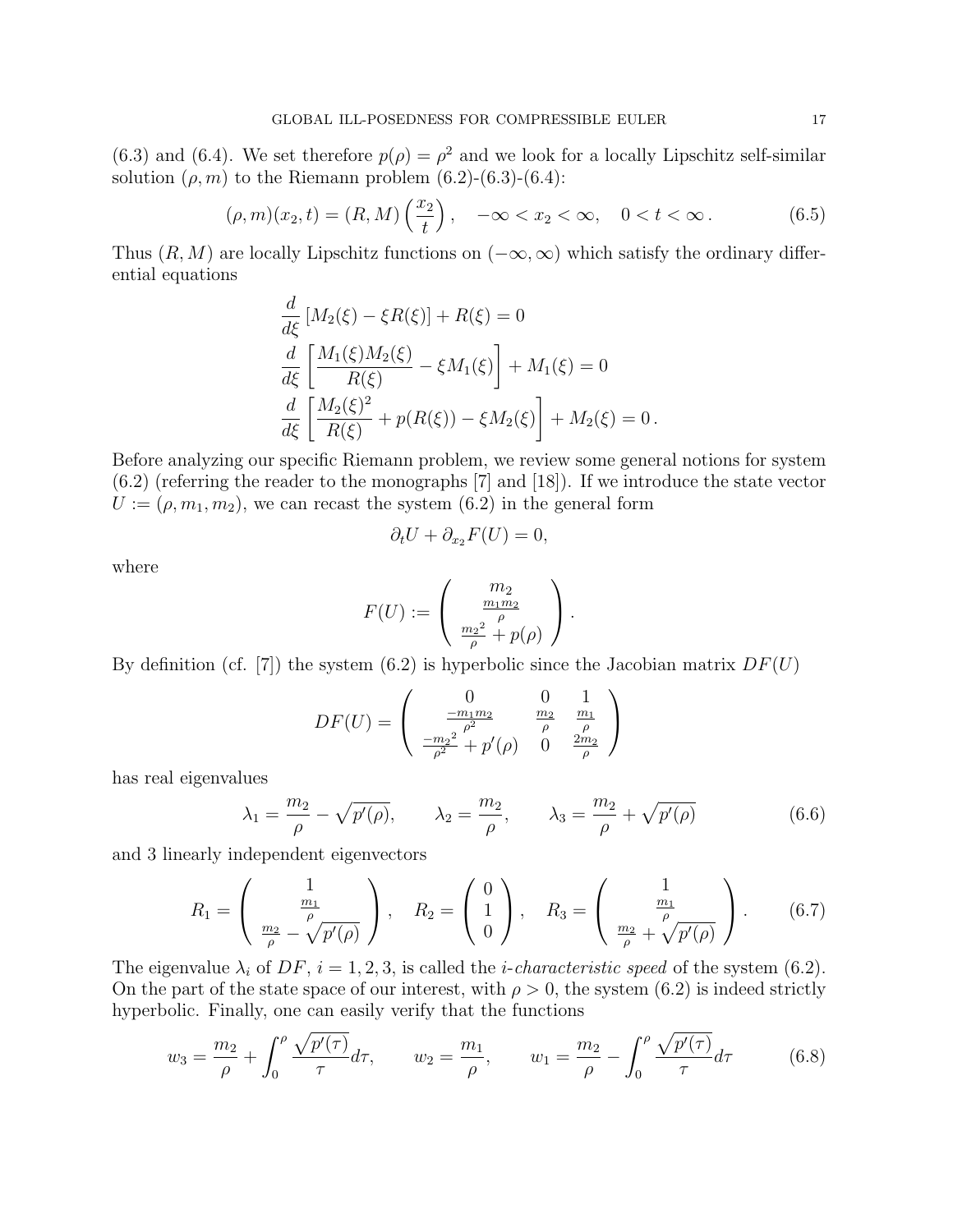are, respectively, (1- and 2-), (1- and 3-), (2- and 3-) Riemann invariants of the system (6.2) (for the relevant definitions see [7]).

In order to characterize rarefaction waves of the reduced system (6.2), we can refer to Theorem 7.6.6 from [7]: every *i*- Riemann invariant is constant along any *i*- rarefaction wave curve of the system  $(6.2)$  and conversely the *i*- rarefaction wave curve, through a state  $(\overline{\rho}, \overline{m})$  of genuine nonlinearity of the *i*-characteristic family, is determined implicitly by the system of equations  $w_i(\rho, m) = w_i(\overline{\rho}, \overline{m})$  for every *i*- Riemann invariant  $w_i$ . As an application of this theorem, we obtain that  $(\rho_R, m_R)$  lies on the 1- rarefaction wave through  $(\rho_L, m_L)$ . Indeed, the 1- rarefaction wave of the system (6.2) through the point  $(\rho_L, m_L)$ is determined in terms of the Riemann invariants  $w_3$  and  $w_2$  by the equations

$$
m_1 = -\frac{\rho}{\rho_L}, \qquad m_2 = \rho \int_{\rho}^{\rho_L} \frac{\sqrt{p'(\tau)}}{\tau} d\tau, \tag{6.9}
$$

with  $\rho < \rho_L$ . In the case of pressure law  $p(\rho) = \rho^2$ , the equations (6.9) read as

$$
m_1 = -\frac{\rho}{\rho_L}, \qquad m_2 = 2\sqrt{2}\rho \left(\sqrt{\rho_L} - \sqrt{\rho}\right). \tag{6.10}
$$

Clearly, the constant state  $(\rho_R, m_R)$ , as defined by  $(6.3)$ – $(6.4)$ , satisfies the equations  $(6.10)$ . Since, according to Theorem 7.6.5 in [7], there exists a unique 1-rarefaction wave through  $(\rho_L, m_L)$ , we have shown the existence of our desired self-similar locally Lipschitz solution.

Observe that, by construction,  $\rho_+ = \rho_L \ge \rho \ge \rho_R = \rho_- > 0$ , thereby showing (i). The claim (iv) follows easily because there exists a constant  $C > 0$  such that, for every positive time t, the pair  $(\rho, m)$  takes the constant value  $(\rho_R, m_R)$  for  $x_2 \geq Ct$  and  $(\rho_L, m_L)$  for  $x_2 \leq -Ct.$ 

We next show the existence of a solution of the algebraic constraints of Proposition 5.1 such that in addition  $(\rho_{\pm}, v_{\pm})$  satisfy the identities of Lemma 6.1.

**Lemma 6.2.** Let  $p(\rho) = \rho^2$ . There exist  $\rho_{\pm}, v_{\pm}$  satisfying the assumptions of Lemma 6.1 and  $\rho_1, C_1, v_1, u_1, v_{\pm}$  satisfying the algebraic identities and inequalities (5.5)-(5.14).

*Proof.* Taking into account that  $p(\rho) = \rho^2$  and therefore  $\varepsilon(\rho) = \rho$ , we substitute the identities of Lemma 6.1 into the unknowns of Proposition 5.1 and reduce (5.8)-(5.10) to

$$
\nu_{+}(\rho_{1} - \rho_{+}) = \rho_{1}\beta \tag{6.11}
$$

$$
\nu_{+}(\rho_{1}\alpha+1)=\rho_{1}\delta\tag{6.12}
$$

$$
\nu_{+}\rho_{1}\beta = -\rho_{1}\gamma + \rho_{1}^{2} - \rho_{+}^{2} + \rho_{1}\frac{C_{1}}{2}.
$$
\n(6.13)

Similarly, we reduce  $(5.5)-(5.7)$  to

$$
\nu_{-}(\rho_{-}-\rho_{1}) = 2\sqrt{2}\rho_{-}(\sqrt{\rho_{+}}-\sqrt{\rho_{-}}) - \rho_{1}\beta
$$
\n(6.14)

$$
\nu_{-}(-\frac{\rho_{-}}{\rho_{+}} - \rho_{1}\alpha) = -2\sqrt{2}\frac{\rho_{-}}{\rho_{+}}(\sqrt{\rho_{+}} - \sqrt{\rho_{-}}) - \rho_{1}\delta
$$
\n(6.15)

$$
\nu_{-}(2\sqrt{2}\rho_{-}(\sqrt{\rho_{+}}-\sqrt{\rho_{-}})-\rho_{1}\beta)=8\rho_{-}(\sqrt{\rho_{+}}-\sqrt{\rho_{-}})^{2}+\rho_{1}\gamma+\rho_{-}^{2}-\rho_{1}^{2}-\rho_{1}\frac{C_{1}}{2}.
$$
 (6.16)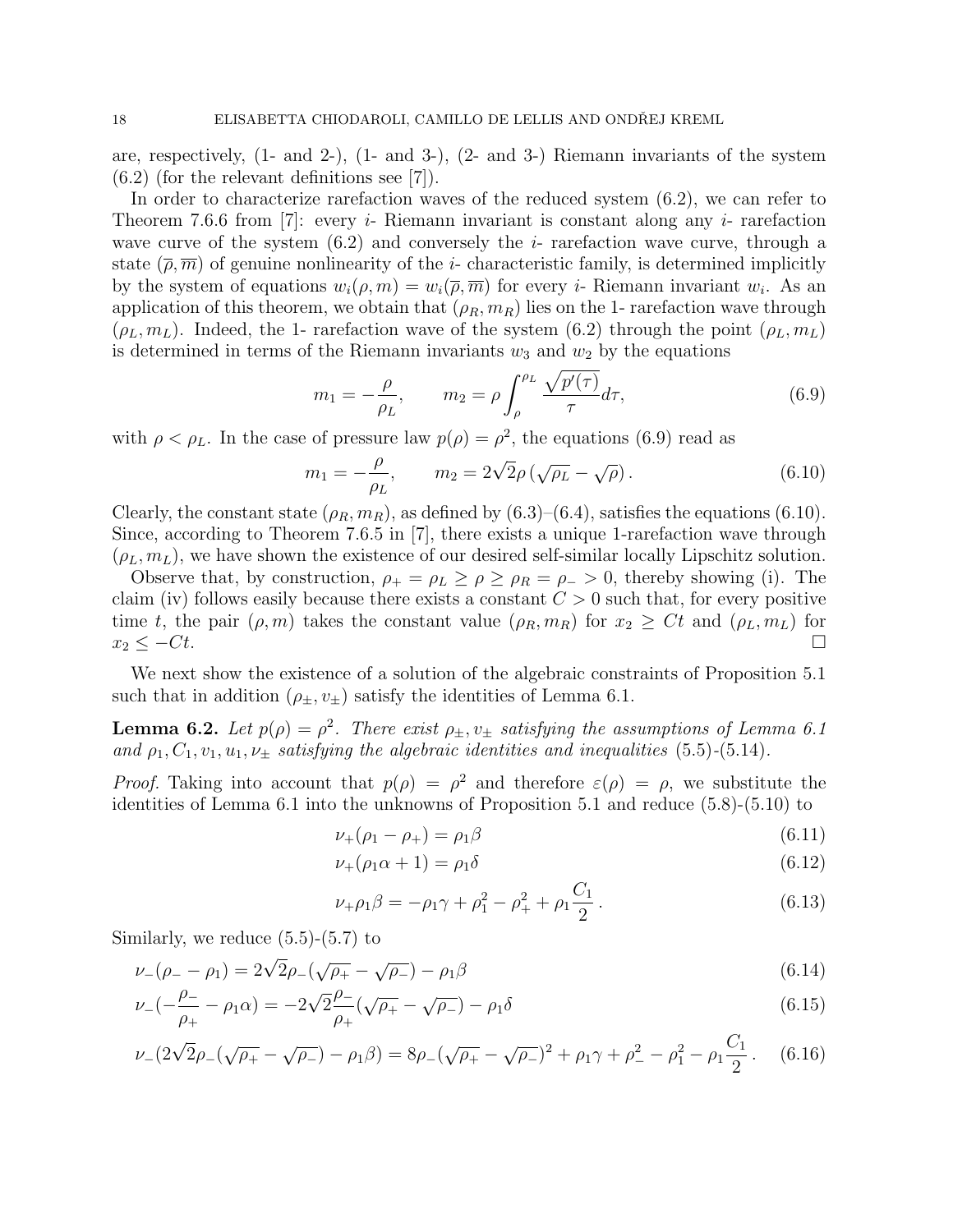The identities of Lemma 6.1 do not influence the form of (5.11)-(5.12). Instead, plugging them into  $(5.13)-(5.14)$  the latter are reduced to

$$
\nu_{-}\left(\rho_{-}^{2} - \rho_{1}^{2} + \frac{\rho_{-}}{2\rho_{+}^{2}} + 4\rho_{-}(\sqrt{\rho_{+}} - \sqrt{\rho_{-}})^{2} - \frac{C_{1}\rho_{1}}{2}\right)
$$
  

$$
\leq \sqrt{2}\rho_{-}(\sqrt{\rho_{+}} - \sqrt{\rho_{-}})\left(4\rho_{-} + \frac{1}{\rho_{+}^{2}} + 8\rho_{-}(\sqrt{\rho_{+}} - \sqrt{\rho_{-}})^{2}\right) - 2\rho_{1}^{2}\beta - \frac{\beta C_{1}\rho_{1}}{2}
$$
(6.17)

$$
\nu_{+}\left(\rho_1^2 - \rho_+^2 + \frac{C_1\rho_1}{2} - \frac{1}{2\rho_+}\right) \le 2\rho_1^2\beta + \frac{C_1\rho_1\beta}{2}.
$$
\n(6.18)

We next make the choice  $\nu_{+} = \beta = \delta = 0$  and hence (6.11), (6.12) and (6.18) are automatically satisfied. The remaining constraints above then become

$$
0 = -\rho_1 \gamma + \rho_1^2 - \rho_+^2 + \rho_1 \frac{C_1}{2}
$$
\n(6.19)

$$
\nu_{-}(\rho_{-}-\rho_{1}) = 2\sqrt{2}\rho_{-}(\sqrt{\rho_{+}}-\sqrt{\rho_{-}})
$$
\n
$$
\rho_{-} = \sqrt{\rho_{-} + \sqrt{\rho_{-}} - \sqrt{\rho_{-}}}
$$
\n(6.20)

$$
\nu_{-}\left(-\frac{\rho_{-}}{\rho_{+}} - \rho_{1}\alpha\right) = -2\sqrt{2}\frac{\rho_{-}}{\rho_{+}}\left(\sqrt{\rho_{+}} - \sqrt{\rho_{-}}\right)
$$
(6.21)

$$
\nu_{-}(2\sqrt{2}\rho_{-}(\sqrt{\rho_{+}}-\sqrt{\rho_{-}})) = 8\rho_{-}(\sqrt{\rho_{+}}-\sqrt{\rho_{-}})^{2} + \rho_{1}\gamma + \rho_{-}^{2} - \rho_{1}^{2} - \rho_{1}\frac{C_{1}}{2}
$$
(6.22)

and

$$
\nu_{-}\left(\rho_{-}^{2}-\rho_{1}^{2}+\frac{\rho_{-}}{2\rho_{+}^{2}}+4\rho_{-}(\sqrt{\rho_{+}}-\sqrt{\rho_{-}})^{2}-\frac{C_{1}\rho_{1}}{2}\right)
$$
  

$$
\leq\sqrt{2}\rho_{-}(\sqrt{\rho_{+}}-\sqrt{\rho_{-}})\left(4\rho_{-}+\frac{1}{\rho_{+}^{2}}+8\rho_{-}(\sqrt{\rho_{+}}-\sqrt{\rho_{-}})^{2}\right).
$$
 (6.23)

Moreover,  $(5.11)$  and  $(5.12)$  become

$$
\alpha^2 \, < C_1 \tag{6.24}
$$

$$
0 < \left(\frac{C_1}{2} - \alpha^2 + \gamma\right) \left(\frac{C_1}{2} - \gamma\right). \tag{6.25}
$$

Summarizing we are looking for real numbers  $\nu_{-} < 0, 0 < \rho_{-} < \rho_{+}, \rho_{1}, \alpha, \gamma$  and  $C_1$  satisfying the set of identities and inequalities (6.19)-(6.25).

We next choose  $\rho_-=1<4=\rho_+$  and simplify further (6.19)-(6.23) as

$$
\frac{C_1\rho_1}{2} + \rho_1^2 - \rho_1\gamma - 16 = 0\tag{6.26}
$$

$$
\nu_{-}(1 - \rho_{1}) = 2\sqrt{2} \tag{6.27}
$$

$$
\nu_{-}\left(\frac{1}{4}+\alpha\rho_{1}\right)=\frac{\sqrt{2}}{2}\tag{6.28}
$$

$$
9 + \rho_1 \gamma - \rho_1^2 - \frac{C_1 \rho_1}{2} = 2\sqrt{2}\nu_{-}
$$
\n(6.29)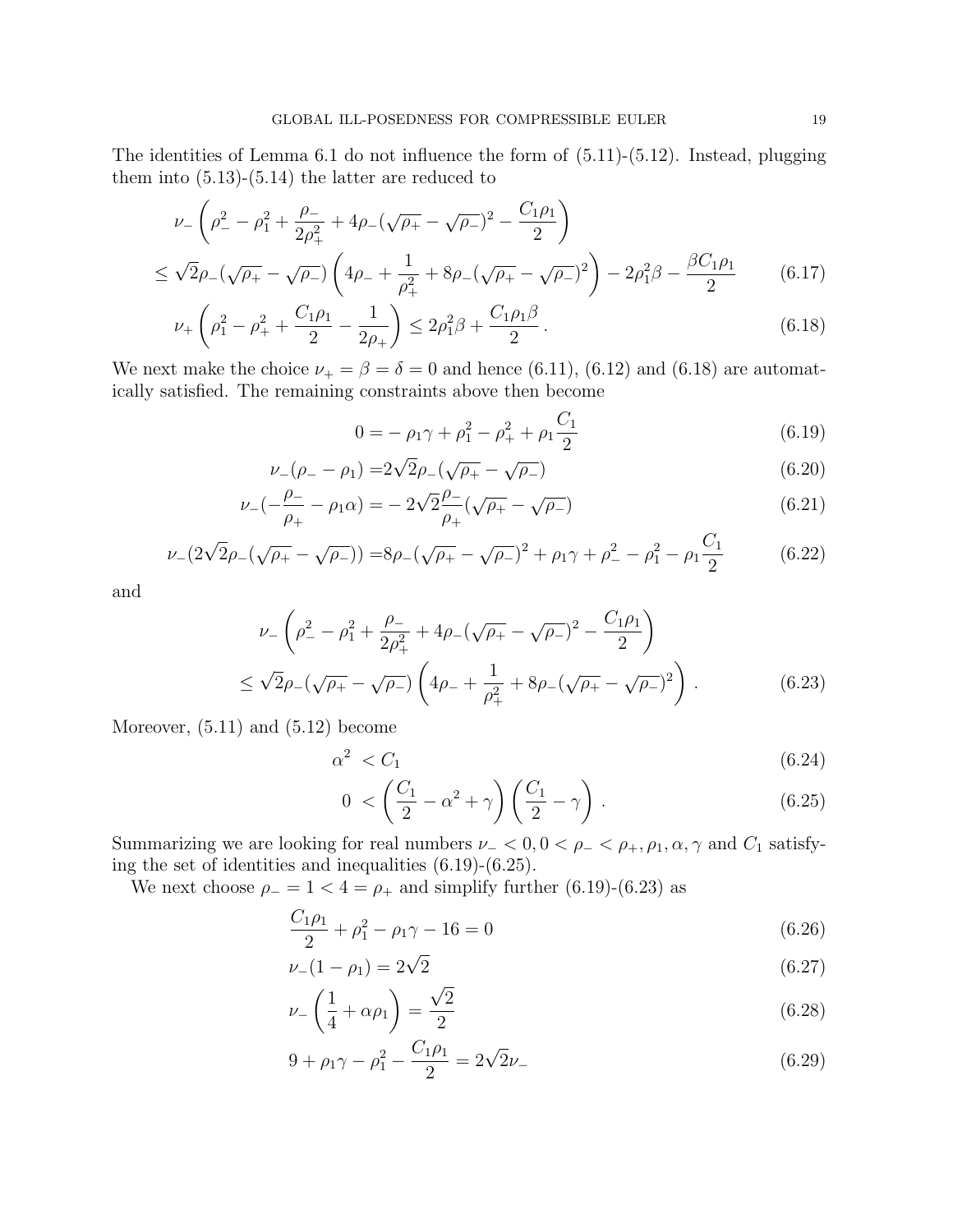$$
\nu_{-}\left(5+\frac{1}{32}-\rho_{1}^{2}-\frac{C_{1}\rho_{1}}{2}\right) \leq \sqrt{2}\left(12+\frac{1}{16}\right). \tag{6.30}
$$

We now observe that (6.27) and (6.28) imply  $\alpha = -\frac{1}{4}$  $\frac{1}{4}$  and (6.26)-(6.29) imply  $\nu = -\frac{7}{2\nu}$  $rac{7}{2\sqrt{2}}$ . Therefore, our constraints further simplify to looking for  $\rho_1, \gamma, C_1$  such that

$$
\frac{1}{16} < C_1 \tag{6.31}
$$

$$
0 < \left(\frac{C_1}{2} - \frac{1}{16} + \gamma\right) \left(\frac{C_1}{2} - \gamma\right) \tag{6.32}
$$

$$
0 = \frac{C_1 \rho_1}{2} + \rho_1^2 - \rho_1 \gamma - 16 \tag{6.33}
$$

$$
8 = -7(1 - \rho_1) \tag{6.34}
$$

$$
48 + \frac{1}{4} \ge -7\left(5 + \frac{1}{32} - \rho_1^2 - \frac{C_1\rho_1}{2}\right). \tag{6.35}
$$

From (6.34) we derive  $\rho_1 = \frac{15}{7}$  $\frac{15}{7}$  and inserting this into (6.33) we infer  $\frac{C_1}{2} - \gamma = \frac{559}{105}$ . In turn this last identity reduces  $(6.32)$  to the inequality

$$
C_1 > \frac{1}{16} + \frac{559}{105} \,. \tag{6.36}
$$

The remaining constraints (6.33) and (6.35) simplify to:

$$
\frac{C_1}{2} - \gamma = \frac{559}{105} \tag{6.37}
$$

$$
48 + \frac{1}{4} + 35 + \frac{7}{32} - \frac{225}{7} \ge \frac{15C_1}{2}.
$$
\n
$$
(6.38)
$$

We therefore see that  $\gamma$  can be obtained from  $C_1$  through (6.37). Hence the existence of the desired solution is equivalent to the existence of a  $C_1$  satisfying  $(6.36)$  and  $(6.38)$ . Such  $C_1$  exists if and only if

$$
\frac{15}{2} \left( \frac{1}{16} + \frac{559}{105} \right) < 48 + \frac{1}{4} + 35 + \frac{7}{32} - \frac{225}{7},
$$

which can be trivially checked to hold.  $\square$ 

Theorem 1.1 and Corollary 1.2 now easily follow.

*Proofs of Theorem 1.1 and Corollary 1.2.* Let  $p(\rho) = \rho^2$  and consider the  $\rho_{\pm}, v_{\pm}$  given by Lemma 6.2. Applying Propositions 5.1 and 3.6 we know that there are infinitely many admissible solutions of  $(1.1)-(1.3)$  as claimed in the Theorem.

Let now  $(\rho_f, v_f)$  be any such solution and let  $(\rho_b, v_b)$  be the locally Lipschitz solutions of (1.1) given by Lemma 6.1. It is straightforward to check that, if we define

$$
(\rho, v)(x, t) := \begin{cases} (\rho_f, v_f)(x, t) & \text{if } t \ge 0 \\ (\rho_b, v_b)(x, t) & \text{if } t \le 0, \end{cases}
$$
\n(6.39)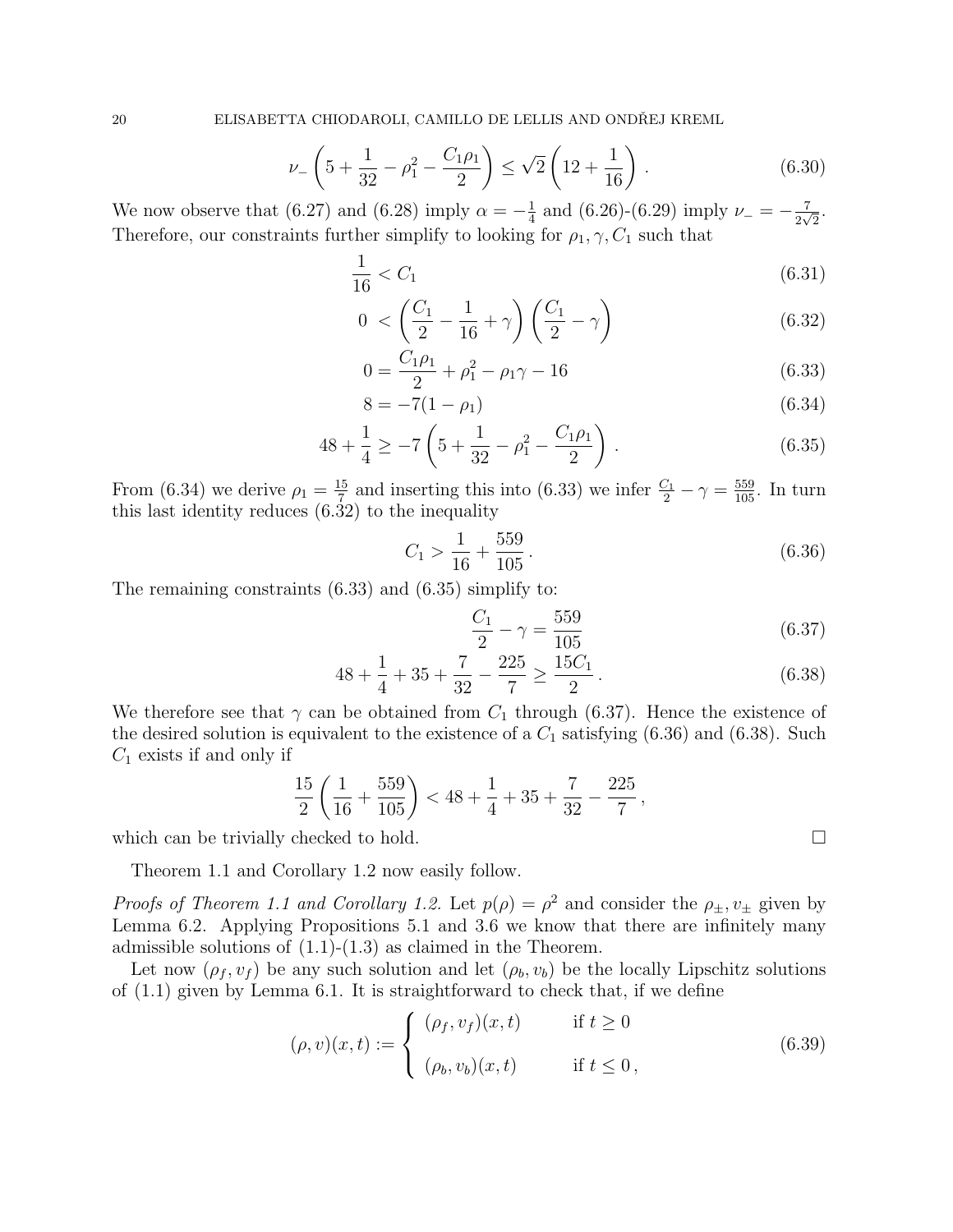then the pair  $(\rho, v)$  is a bounded admissible solution of  $(1.1)$  on the entire space-time  $\mathbb{R}^2 \times \mathbb{R}$  with density bounded away from 0. Moreover  $(\rho(\cdot,t), v(\cdot,t))$  is a bounded Lipschitz function for every  $t < 0$ . In particular we can define  $(\tilde{\rho}, \tilde{v})(x, t) = (\rho, v)(x, t-1)$  and observe that, no matter which of the infinitely many solutions  $(\rho_f, v_f)$  given by Theorem 1.1 we choose, the corresponding  $(\tilde{\rho}, \tilde{v})$  defined above is an admissible solution as in Corollary 1.2 for the bounded and Lipschitz initial data  $(\rho^0, v^0) = (\rho_b, v_b)(\cdot, -1)$ .

Remark 6.3. In fact, it is not difficult to see by a simple continuity argument that the conclusions of Theorem 1.1 and Corollary 1.2 hold even for general pressure laws  $p(\rho) = \rho^{\gamma}$ with  $\gamma$  in some neighborhood of 2.

#### 7. Second method: further Riemann data for different pressures

In this section we describe a second method for producing solutions to the algebraic set of equations and inequalities of Proposition 5.1. Unlike the method given in the previous section, we do not know whether this one produces Riemann data generated by a compression wave: we can only show that this is not the case for the ones which we have computed explicitely. Moreover we do not fix the pressure law but we exploit it as an extra degree of freedom. On the other hand the reader can easily check that the method below gives a rather large set of solutions (i.e. open) compared to the one of Lemma 6.2 (where we do not know whether one can perturb the choice  $\nu_+ = 0$ .

**Lemma 7.1.** Set  $v_{\pm} = (\pm 1, 0)$ . Then there exist  $v_{\pm}$ ,  $\rho_{\pm}$ ,  $\rho_1$ ,  $\alpha$ ,  $\beta$ ,  $\gamma$ ,  $\delta$ ,  $C_1$  and a smooth pressure p with  $p' > 0$  for which the algebraic identities and inequalities (5.5)-(5.14) are satisfied.

7.1. Part I of the proof of Lemma 7.1: reduction of the admissibility conditions. We rewrite the conditions  $(5.5)-(5.10)$ 

$$
\nu_{-}(\rho_1 - \rho_{-}) = \rho_1 \beta \tag{7.1}
$$

$$
\nu_{-}(\rho_{-} + \rho_{1}\alpha) = \rho_{1}\delta \tag{7.2}
$$

$$
\rho_1 \frac{C_1}{2} - \rho_1 \gamma + p(\rho_1) - p(\rho_-) = \nu_- \rho_1 \beta \tag{7.3}
$$

$$
\nu_{+}(\rho_{1}-\rho_{+})\,=\,\rho_{1}\beta\tag{7.4}
$$

$$
\nu_{+}(\rho_{1}\alpha - \rho_{+}) = \rho_{1}\delta \qquad (7.5)
$$

$$
\rho_1 \frac{C_1}{2} - \rho_1 \gamma + p(\rho_1) - p(\rho_+) = \nu_+ \rho_1 \beta. \tag{7.6}
$$

The conditions (5.11) and (5.12) are not affected by our choice. The conditions (5.13) and (5.14) become

$$
\nu_{-}\left(\rho_{-}\varepsilon(\rho_{-})-\rho_{1}\varepsilon(\rho_{1})+\frac{\rho_{-}}{2}-\rho_{1}\frac{C_{1}}{2}\right)+\beta\left(\rho_{1}\varepsilon(\rho_{1})+p(\rho_{1})+\rho_{1}\frac{C_{1}}{2}\right)\leq 0\tag{7.7}
$$

$$
\nu_+\left(\rho_1\varepsilon(\rho_1)-\rho_+\varepsilon(\rho_+) + \rho_1\frac{C_1}{2}-\frac{\rho_+}{2}\right)-\beta\left(\rho_1\varepsilon(\rho_1)+p(\rho_1)+\rho_1\frac{C_1}{2}\right)\leq 0. \tag{7.8}
$$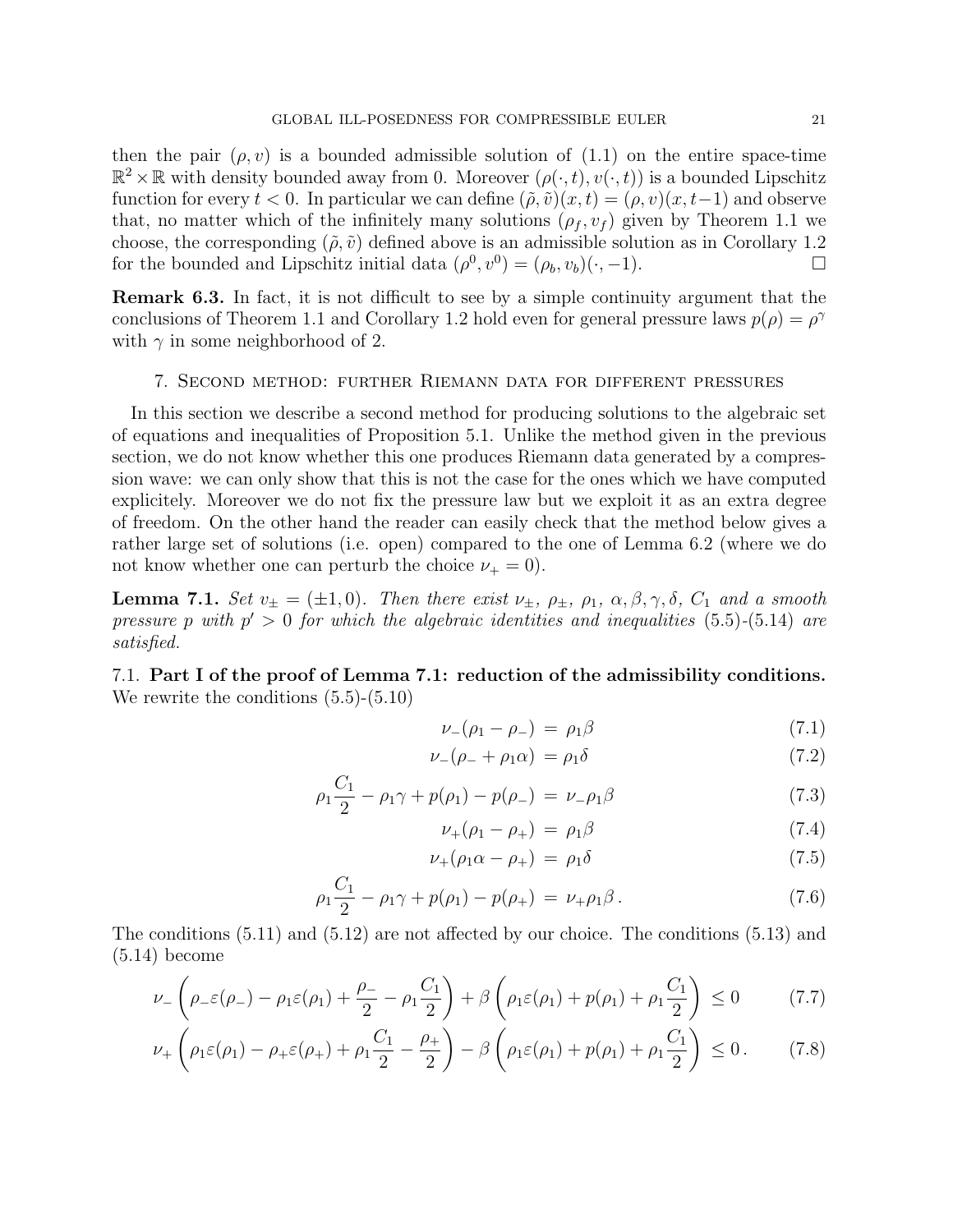Plugging  $(7.1)$  and  $(7.4)$  into, respectively,  $(7.7)$  and  $(7.8)$  we obtain

$$
\nu_{-}\left(\rho_{-}\varepsilon(\rho_{-})-\rho_{1}\varepsilon(\rho_{1})-\rho_{1}\frac{C_{1}-1}{2}\right)+\beta\left(\rho_{1}\varepsilon(\rho_{1})+p(\rho_{1})+\rho_{1}\frac{C_{1}-1}{2}\right)\leq 0\tag{7.9}
$$

$$
\nu_+\left(\rho_1\varepsilon(\rho_1)-\rho_+\varepsilon(\rho_+) + \rho_1\frac{C_1-1}{2}\right) - \beta\left(\rho_1\varepsilon(\rho_1)+p(\rho_1)+\rho_1\frac{C_1-1}{2}\right) \le 0. \tag{7.10}
$$

We next rely on the following

Lemma 7.2. Assume that

$$
\nu_- < 0 < \nu_+ \,,\tag{7.11}
$$

$$
\rho_- < \rho_+ \,. \tag{7.12}
$$

Then, there exist pressure functions  $p \in C^{\infty}([0,+\infty])$  with  $p' > 0$  on  $]0,+\infty[$  such that the admissibility conditions (7.9)-(7.10) for a subsolution are implied by the following system of inequalities:

$$
(p(\rho_+) - p(\rho_1))(\rho_+ - \rho_1) > \frac{C_1 - 1}{2}\rho_+\rho_1
$$
\n(7.13)

$$
(p(\rho_1) - p(\rho_-)) (\rho_1 - \rho_-) > \frac{C_1 - 1}{2} \rho_- \rho_1.
$$
\n(7.14)

*Proof.* First, let us define  $g(\rho) := \rho \varepsilon(\rho)$ . In view of the relation  $p(\rho) = \rho^2 \varepsilon'(\rho)$ , we obtain

$$
g'(\rho) = \varepsilon(\rho) + \frac{p(\rho)}{\rho}.
$$

Thus, by vitue of  $(7.1)$  and  $(7.4)$ , respectively, we can rewrite  $(7.9)$  and  $(7.10)$  as follows:

$$
\nu_{-}(g(\rho_{-}) - g(\rho_{1})) + \nu_{-}(\rho_{1} - \rho_{-})g'(\rho_{1}) - \nu_{-}\rho_{-}\frac{C_{1} - 1}{2} \le 0 \tag{7.15}
$$

$$
\nu_{+}(g(\rho_{1}) - g(\rho_{+})) + \nu_{+}(\rho_{+} - \rho_{1})g'(\rho_{1}) + \nu_{+}\rho_{+}\frac{C_{1} - 1}{2} \le 0.
$$
 (7.16)

From the hypothesis (7.11) we can further reduce (7.15)-(7.16) to

$$
-(g(\rho_1) - g(\rho_-)) + (\rho_1 - \rho_-)g'(\rho_1) \ge \frac{C_1 - 1}{2}\rho_- \tag{7.17}
$$

$$
(g(\rho_+) - g(\rho_1)) - (\rho_+ - \rho_1)g'(\rho_1) \ge \frac{C_1 - 1}{2}\rho_+ \,. \tag{7.18}
$$

Moreover, we observe from  $(7.1)-(7.4)$  that

$$
\nu_{+}(\rho_{+}-\rho_{1})=-\nu_{-}(\rho_{1}-\rho_{-}).
$$

Hence, in view of  $(7.11)-(7.12)$ , we must have

$$
\rho_- < \rho_1 < \rho_+ \,. \tag{7.19}
$$

Let us note that

$$
(g(\sigma) - g(s)) - (\sigma - s)g'(s) = \int_s^{\sigma} \int_s^{\tau} g''(r) dr d\tau
$$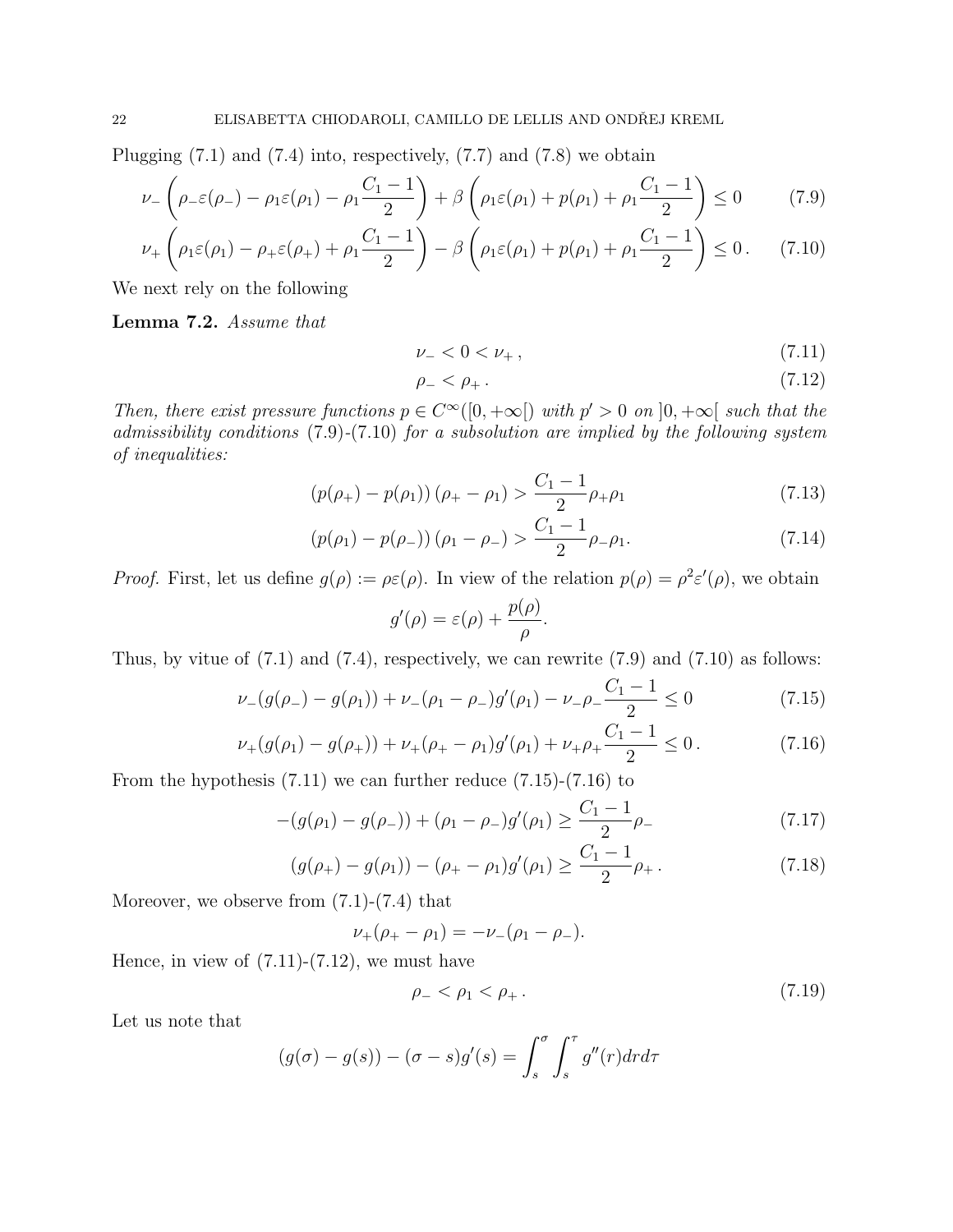for every  $s < \sigma$ . On the other hand, by simple algebra, we can compute  $g''(r) = p'(r)/r$ . Hence, the following equalities hold for every  $s < \sigma$ :

$$
(g(\sigma) - g(s)) - (\sigma - s)g'(s) = \int_s^\sigma \int_s^\tau \frac{p'(r)}{r} dr dr
$$

and

$$
(g(s) - g(\sigma)) + (\sigma - s)g'(\sigma) = \int_s^{\sigma} \int_{\tau}^{\sigma} \frac{p'(r)}{r} dr dr.
$$

As a consequence, and in view of (7.19), we can rewrite (7.17) and (7.18) equivalently as

$$
\int_{\rho_{-}}^{\rho_{1}} \int_{\tau}^{\rho_{1}} \frac{p'(r)}{r} dr dr \ge \frac{C_{1} - 1}{2} \rho_{-} ,\qquad(7.20)
$$

$$
\int_{\rho_1}^{\rho_+} \int_{\rho_1}^{\tau} \frac{p'(r)}{r} dr dr \ge \frac{C_1 - 1}{2} \rho_+ \,. \tag{7.21}
$$

Now, we introduce two new variables  $q_-\$  and  $q_+\$  defined by

$$
q_{-} := p(\rho_{1}) - p(\rho_{-}),
$$
  

$$
q_{+} := p(\rho_{+}) - p(\rho_{1}).
$$

Proving Lemma 7.2 is then equivalent to showing the existence of a pressure law p satisfying  $p(\rho_+) - p(\rho_1) = q_+$ ,  $p(\rho_1) - p(\rho_-) = q_-$  and for which the inequalities (7.20)-(7.21) hold. First, introducing  $f := p'$ , we define the set of functions

$$
\mathcal{L} := \left\{ f \in C^{\infty}(]0, \infty[, ]0, \infty[ \right) : \int_{\rho_{-}}^{\rho_{1}} f = q_{-} \text{ and } \int_{\rho_{1}}^{\rho_{+}} f = q_{+} \right\}
$$

and the two functionals defined on  $\mathcal L$ 

$$
L^+(f) := \int_{\rho_1}^{\rho_+} \int_{\rho_1}^{\tau} \frac{f(r)}{r} dr d\tau,
$$
  

$$
L^-(f) := \int_{\rho_-}^{\rho_1} \int_{\tau}^{\rho_1} \frac{f(r)}{r} dr d\tau.
$$

Therefore, a sufficient condition for finding a pressure function  $p$  with the above properties is that

$$
l^+ := \sup_{f \in \mathcal{L}} L^+(f) > \frac{C_1 - 1}{2} \rho_+
$$

and

$$
l^- := \sup_{f \in \mathcal{L}} L^-(f) > \frac{C_1 - 1}{2} \rho_-.
$$

Let us generalize the space  $\mathcal L$  as follows. We introduce

$$
\mathcal{M}^+ := \{ \text{positive Radon measures } \mu \text{ on } [\rho_1, \rho_+] : \mu([\rho_1, \rho_+]) = q_+ \},
$$
  

$$
\mathcal{M}^- := \{ \text{positive Radon measures } \mu \text{ on } [\rho_-, \rho_1] : \mu([\rho_-, \rho_1]) = q_- \}.
$$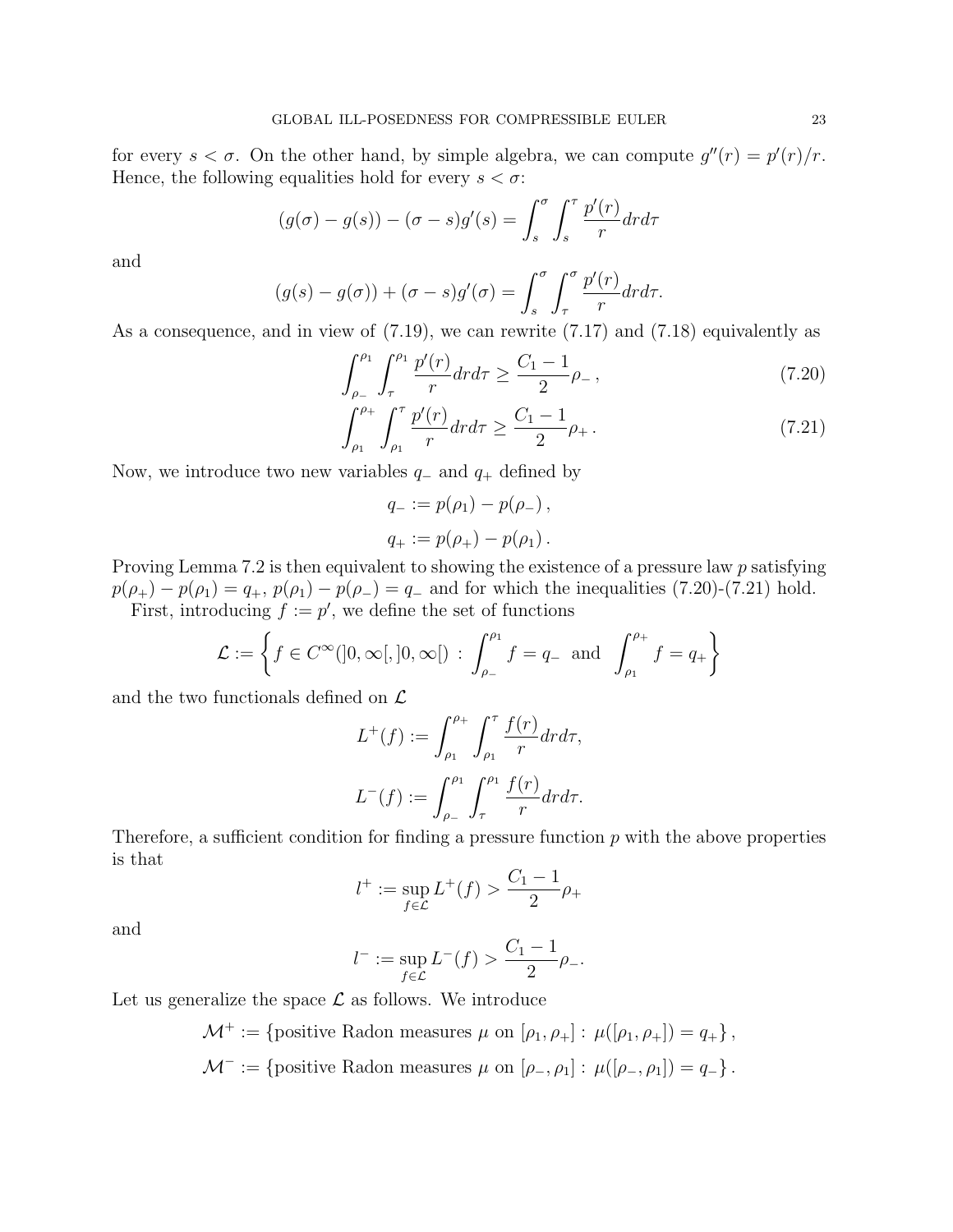For consistency, we extend the functionals  $L^+$  and  $L^-$  defined on  $\mathcal L$  to new functionals  $L_+$ and  $L_-\$  respectively defined on  $\mathcal{M}^+$  and on  $\mathcal{M}^-$ :

$$
L_{+}(\mu) := \int_{\rho_1}^{\rho_+} \int_{\rho_1}^{\tau} \frac{1}{r} d\mu(r) d\tau \qquad \text{for } \mu \in \mathcal{M}^+,
$$
  

$$
L_{-}(\mu) := \int_{\rho_-}^{\rho_1} \int_{\tau}^{\rho_1} \frac{1}{r} d\mu(r) d\tau \qquad \text{for } \mu \in \mathcal{M}^-.
$$

Upon setting

$$
m^+ := \max_{\mu \in \mathcal{M}^+} L_+(\mu)
$$

and

$$
m^- := \max_{\mu \in \mathcal{M}^-} L_-(\mu),
$$

it is clear that

$$
l^+ \le m^+ \quad \text{and} \quad l^- \le m^-.
$$

Moreover, let us note that the the maxima  $m^p m$  are achieved due to the compactness of  $\mathcal{M}^{\pm}$  with respect to the weak<sup>\*</sup> topology. By a simple Fubini type argument, we write

$$
L_{+}(\mu) = \int_{\rho_1}^{\rho_+} \frac{\rho_+ - r}{r} \, d\mu(r).
$$

Hence, defining the function  $h \in C([p_1, p_+])$  as  $h(r) := (p_+ - r)/r$  allows us to express the action of the linear functional  $L_{+}$  as a duality pairing; more precisely we have:

$$
L_{+}(\mu) =  \quad \text{for } \mu \in \mathcal{M}^{+}.
$$

Analogously, if we define  $g \in C([\rho_-, \rho_1])$  as  $g(r) := (r - \rho_-)/r$ , we can express  $L_-$  as a duality pairing as well:

$$
L_{-}(\mu) = \langle g, \mu \rangle \quad \text{for } \mu \in \mathcal{M}^{-}.
$$

By standard functional analysis, we know that  $m^{\pm}$  must be achieved at the extreme points of  $\mathcal{M}^{\pm}$ . The extreme points of  $\mathcal{M}^{\pm}$  are the single-point measures, i.e. weighted Dirac masses. For  $\mathcal{M}^+$  the set of extreme points is then given by  $E_+ := \{q_+\delta_\sigma \text{ for } \sigma \in [\rho_1, \rho_+] \}$ while for  $\mathcal{M}^-$  the set of extreme points is then given by  $E_- := \{q_-\delta_\sigma \text{ for } \sigma \in [\rho_-, \rho_1]\}\$ In order to find  $m^{\pm}$ , it is sufficient to find the maximum value of  $L_{\pm}$  on  $E_{\pm}$ . Clearly, we obtain

$$
m^{+} = \max_{\sigma \in [\rho_1, \rho_+]}\left\{q_{+} \frac{\rho_{+} - \sigma}{\sigma}\right\} = q_{+} \frac{\rho_{+} - \rho_1}{\rho_1}
$$

and

$$
m^{-} = \max_{\sigma \in [\rho_-, \rho_1]} \left\{ q_- \frac{\sigma - \rho_-}{\sigma} \right\} = q_- \frac{\rho_1 - \rho_-}{\rho_1}.
$$

Furthermore, given the explicit form of the maximum points, it is rather easy to show that for every  $\varepsilon > 0$  there exists a function  $f \in \mathcal{L}$  such that

$$
L^+(f) > q_+ \frac{\rho_+ - \rho_1}{\rho_1} - \varepsilon
$$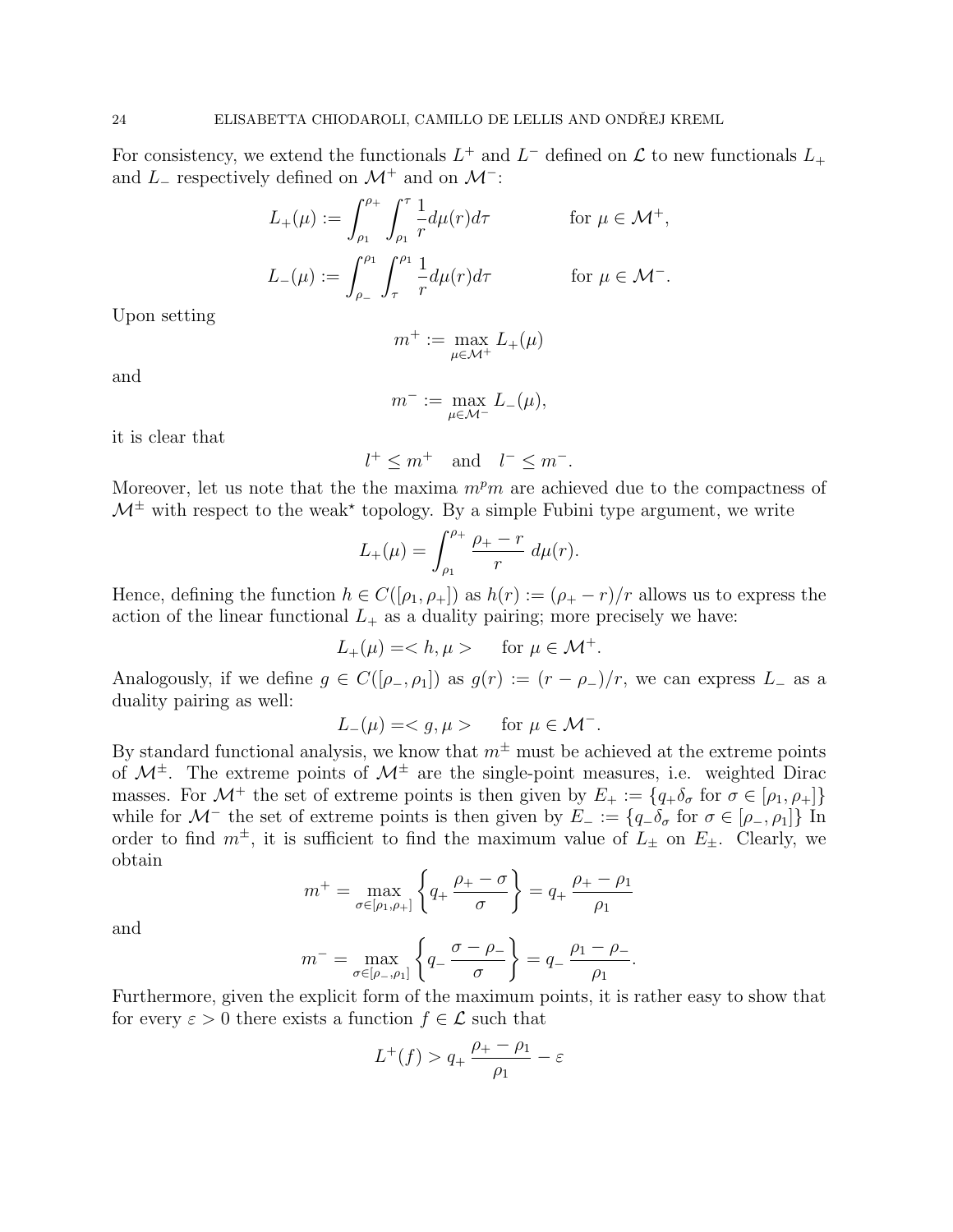and

$$
L_{-}(f) > q_{-} \frac{\rho_1 - \rho_{-}}{\rho_1} - \varepsilon.
$$

Such a function f is the derivative of the desired pressure function p.  $\Box$ 

7.2. Part II of the proof of Lemma 7.1. We now choose  $\rho_1 = 1$ . Applying Lemma 7.2 we set  $q_{\pm} := \pm (p(\rho_{\pm}) - p(\rho_1)) = \pm (p(\rho_{\pm}) - p(1))$  and hence reduce our problem to finding real numbers  $\rho_{\pm}, \nu_{\pm}, q_{\pm}, \alpha, \beta, \gamma, \delta, C_1$  satisfiyng

$$
\nu_- < 0 < \nu_+, \quad 0 < \rho_- < 1 < \rho_+, \quad q_\pm > 0 \tag{7.22}
$$

$$
\nu_{-}(1 - \rho_{-}) = \beta \tag{7.23}
$$

$$
\nu_{-}(\rho_{-}+\alpha) = \delta \tag{7.24}
$$

$$
\frac{C_1}{2} - \gamma + q_- = \nu_- \beta \tag{7.25}
$$

$$
\nu_{+}(1-\rho_{+}) = \beta \tag{7.26}
$$

$$
\nu_{+}(\alpha - \rho_{+}) = \delta \tag{7.27}
$$

$$
\frac{C_1}{2} - \gamma - q_+ = \nu_+ \beta \,,\tag{7.28}
$$

$$
q_{-}(1 - \rho_{-}) > \frac{C_1 - 1}{2}\rho_{-} \tag{7.29}
$$

$$
q_{+}(\rho_{+}-1) > \frac{C_1 - 1}{2}\rho_{+} \tag{7.30}
$$

and  $(5.11)-(5.12)$ .

Next, using (7.22), (7.23) and (7.26) we rewrite (7.29)-(7.30) as

$$
-\beta q_{-} > \frac{C_1 - 1}{2} \left( -\nu_{-}\rho_{-} \right) \tag{7.31}
$$

$$
-\beta q_+ > \frac{C_1 - 1}{2} \nu_+ \rho_+ \,. \tag{7.32}
$$

In order to simplify our computations we then introduce the new variables

$$
\overline{\beta} = -\beta \,, \ \overline{\delta} = -\delta \,, \ \overline{C} = \frac{C_1}{2} \,, \ \nu^- = -\nu_- \,, \ r_+ = \rho_+ \nu_+ \text{ and } r_- = \rho_- \nu^- = -\rho_- \nu_- \,. \tag{7.33}
$$

Therefore, our conditions become

$$
q_{\pm}, r_{\pm}, \nu_{+}, \nu^{-} > 0 \tag{7.34}
$$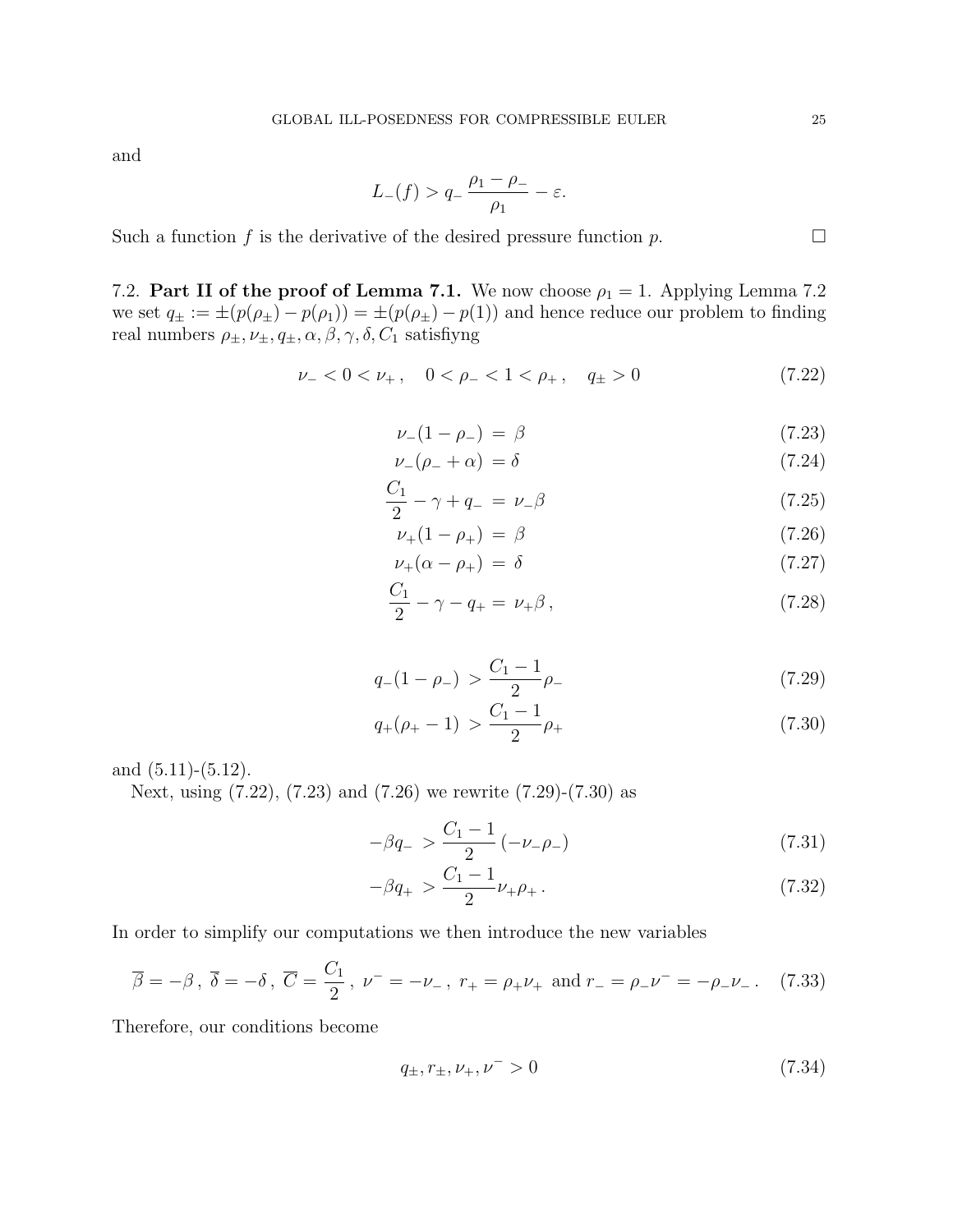$$
\nu^- - r_- = \overline{\beta} \tag{7.35}
$$

$$
r_{+} - \nu_{+} = \overline{\beta} \tag{7.36}
$$

$$
r_- + \alpha \nu^- = \overline{\delta} \tag{7.37}
$$

$$
r_{+} - \alpha \nu_{+} = \overline{\delta} \tag{7.38}
$$

$$
\overline{C} - \gamma + q_- = \nu^- \overline{\beta} \tag{7.39}
$$

$$
\overline{C} - \gamma - q_+ = -\nu_+ \overline{\beta} \tag{7.40}
$$

$$
\overline{\beta}q_{-} > \left(\overline{C} - \frac{1}{2}\right)r_{-} \tag{7.41}
$$

$$
\overline{\beta}q_+ > \left(\overline{C} - \frac{1}{2}\right)r_+ \,. \tag{7.42}
$$

Moreover  $(5.11)-(5.12)$  become

$$
\alpha^2 + \overline{\beta}^2 < 2\overline{C} \tag{7.43}
$$

$$
(\overline{C} - \alpha^2 + \gamma)(\overline{C} - \overline{\beta}^2 - \gamma) - (\overline{\delta} - \alpha \overline{\beta})^2 > 0.
$$
 (7.44)

We assume  $\alpha^2 \neq 1$  and solve for  $\nu_-, \nu^+$  and  $r_{\pm}$  in (7.35)-(7.38) to achieve

$$
\nu^{-} = \frac{\overline{\delta} + \overline{\beta}}{1 + \alpha}, \quad \nu_{+} = \frac{\overline{\delta} - \overline{\beta}}{1 - \alpha} \quad \text{and} \quad r_{\pm} = \frac{\overline{\delta} - \alpha \overline{\beta}}{1 \mp \alpha}. \tag{7.45}
$$

Observe that

$$
r_+r_- = \frac{(\overline{\delta} - \alpha \overline{\beta})^2}{1 - \alpha^2} \, .
$$

Hence, if we assume  $\alpha^2 < 1$  and  $\overline{\delta} > \overline{\beta} > 0$ , we see that the  $\nu^+, \nu_-, r_{\pm}$  as defined in the formulas (7.45) satisfy the inequalities in (7.34). Hence, inserting (7.45) we look for solutions of the set of identities and inequalities

$$
\alpha^2 < 1 \,, \overline{\delta} > \overline{\beta} > 0 \,, \ q_{\pm} > 0 \tag{7.46}
$$

$$
\overline{C} - \gamma + q_- = \frac{\overline{\delta} + \overline{\beta}}{1 + \alpha} \overline{\beta}
$$
\n(7.47)

$$
\overline{C} - \gamma - q_+ = -\frac{\overline{\delta} - \overline{\beta}}{1 - \alpha} \overline{\beta}
$$
\n(7.48)

$$
\overline{\beta}q_{-} > \left(\overline{C} - \frac{1}{2}\right) \frac{\overline{\delta} - \alpha \overline{\beta}}{1 + \alpha} \tag{7.49}
$$

$$
\overline{\beta}q_{+} > \left(\overline{C} - \frac{1}{2}\right) \frac{\overline{\delta} - \alpha \overline{\beta}}{1 - \alpha} \tag{7.50}
$$

combined with (7.43) and (7.44). Observe that, if we assume in addition that  $\bar{C} > \frac{1}{2}$ , then  $\alpha^2$  < 1,  $\overline{\delta}$  >  $\overline{\beta}$  > 0 and (7.49)-(7.50) imply the positivity of  $q_{\pm}$ . We can therefore solve the equations (7.47)-(7.48) for  $q_{\pm}$  and insert the corresponding values in the remaining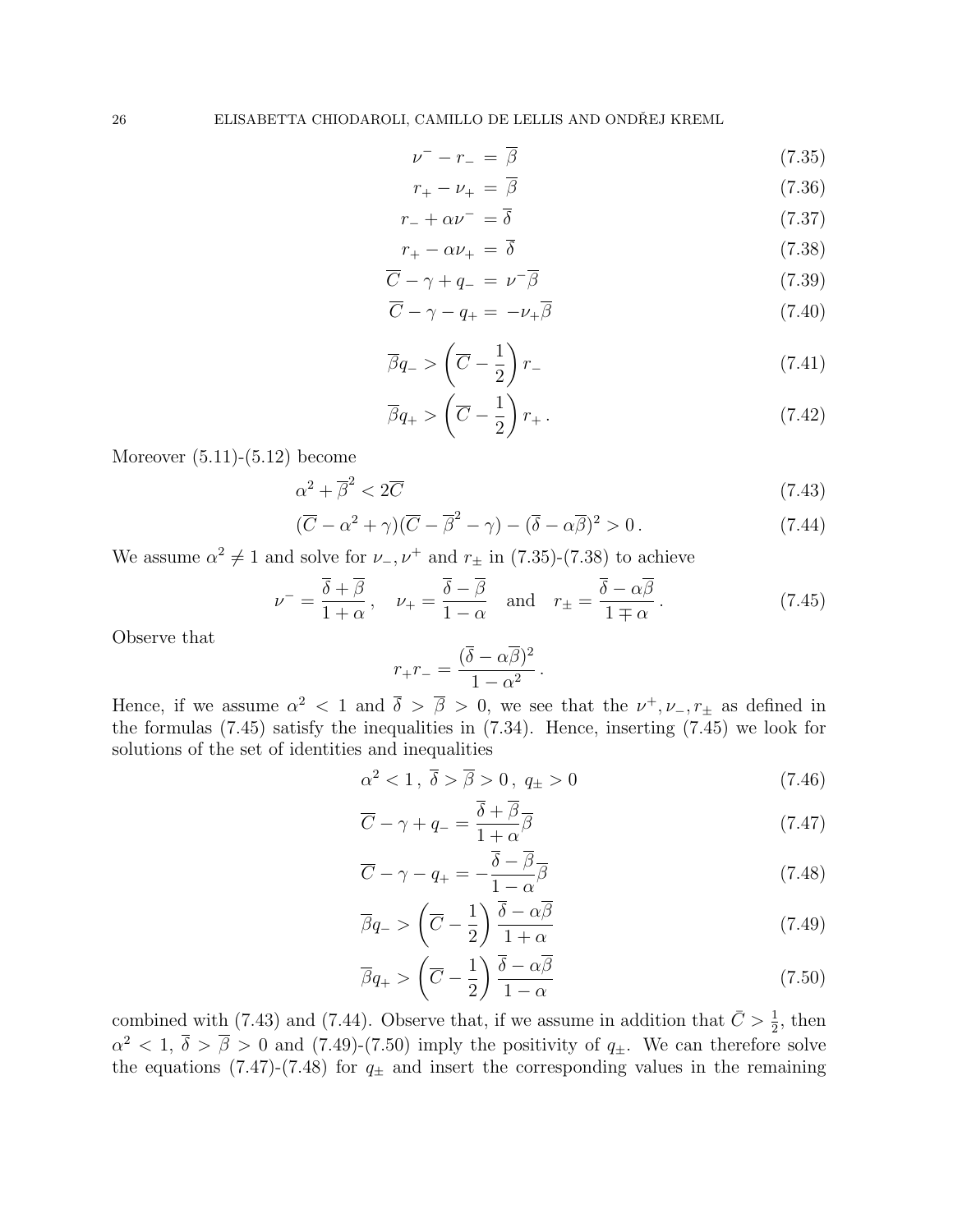inequalities (7.49) and (7.50). Summarizing, we are looking for  $\alpha, \overline{\beta}, \gamma, \overline{\delta}, \overline{C}$  satisfying the following inequalities

$$
\alpha^2 < 1, \ \overline{\delta} > \overline{\beta} > 0, \ \overline{C} > \frac{1}{2} \tag{7.51}
$$

$$
\overline{\beta}\left[\overline{\beta}\frac{\overline{\delta}+\overline{\beta}}{1+\alpha}-\overline{C}+\gamma\right] > \left(\overline{C}-\frac{1}{2}\right)\frac{\overline{\delta}-\alpha\overline{\beta}}{1+\alpha} \tag{7.52}
$$

$$
\overline{\beta}\left[\overline{\beta}\frac{\overline{\delta}-\overline{\beta}}{1-\alpha}+\overline{C}-\gamma\right] > \left(\overline{C}-\frac{1}{2}\right)\frac{\overline{\delta}-\alpha\overline{\beta}}{1-\alpha}
$$
\n(7.53)

$$
\alpha^2 + \overline{\beta}^2 < 2\overline{C} \tag{7.54}
$$

$$
(\overline{C} - \alpha^2 + \gamma)(\overline{C} - \overline{\beta}^2 - \gamma) - (\overline{\delta} - \alpha \overline{\beta})^2 > 0.
$$
 (7.55)

We next introduce the variable  $\lambda = \overline{\delta} - \alpha \overline{\beta}$  and rewrite our inequalities as

$$
\alpha^2 < 1, \ \lambda > (1 - \alpha)\overline{\beta} > 0, \ \overline{C} > \frac{1}{2} \tag{7.56}
$$

$$
\overline{\beta}(1+\alpha)(\overline{\beta}^2-\overline{C}+\gamma) > \left(\overline{C}-\overline{\beta}^2-\frac{1}{2}\right)\lambda
$$
\n(7.57)

$$
\overline{\beta}(1-\alpha)(-\overline{\beta}^2+\overline{C}-\gamma) > \left(\overline{C}-\overline{\beta}^2-\frac{1}{2}\right)\lambda
$$
\n(7.58)

$$
\alpha^2 + \overline{\beta}^2 < 2\overline{C} \tag{7.59}
$$

$$
(\overline{C} - \alpha^2 + \gamma)(\overline{C} - \overline{\beta}^2 - \gamma) > \lambda^2.
$$
\n(7.60)

Observe that, if we require  $\alpha, \overline{\beta}, \gamma$  and  $\overline{C}$  to satisfy the following inequalities

$$
\alpha^2 < 1 \,, \ \overline{C} > \frac{1}{2} \tag{7.61}
$$

$$
\overline{C} - \alpha^2 + \gamma > 0 \tag{7.62}
$$

$$
\overline{C} - \overline{\beta}^2 - \gamma > 0 \tag{7.63}
$$

$$
\overline{\beta}^2 + \frac{1}{2} - \overline{C} > 0 \tag{7.64}
$$

$$
\sqrt{(\overline{C} - \alpha^2 + \gamma)(\overline{C} - \overline{\beta}^2 - \gamma)} > (1 - \alpha)\overline{\beta} > 0
$$
\n(7.65)

$$
\left(\overline{\beta}^2 + \frac{1}{2} - \overline{C}\right)\sqrt{\overline{C} - \alpha^2 + \gamma} > \overline{\beta}(1+\alpha)\sqrt{\overline{C} - \overline{\beta}^2 - \gamma}
$$
\n(7.66)

then setting

$$
\lambda := \sqrt{(\overline{C} - \alpha^2 + \gamma)(\overline{C} - \overline{\beta}^2 - \gamma)} - \eta,
$$

the inequalities (7.56)-(7.60) are satisfied whenever  $\eta$  is a sufficiently small positive number.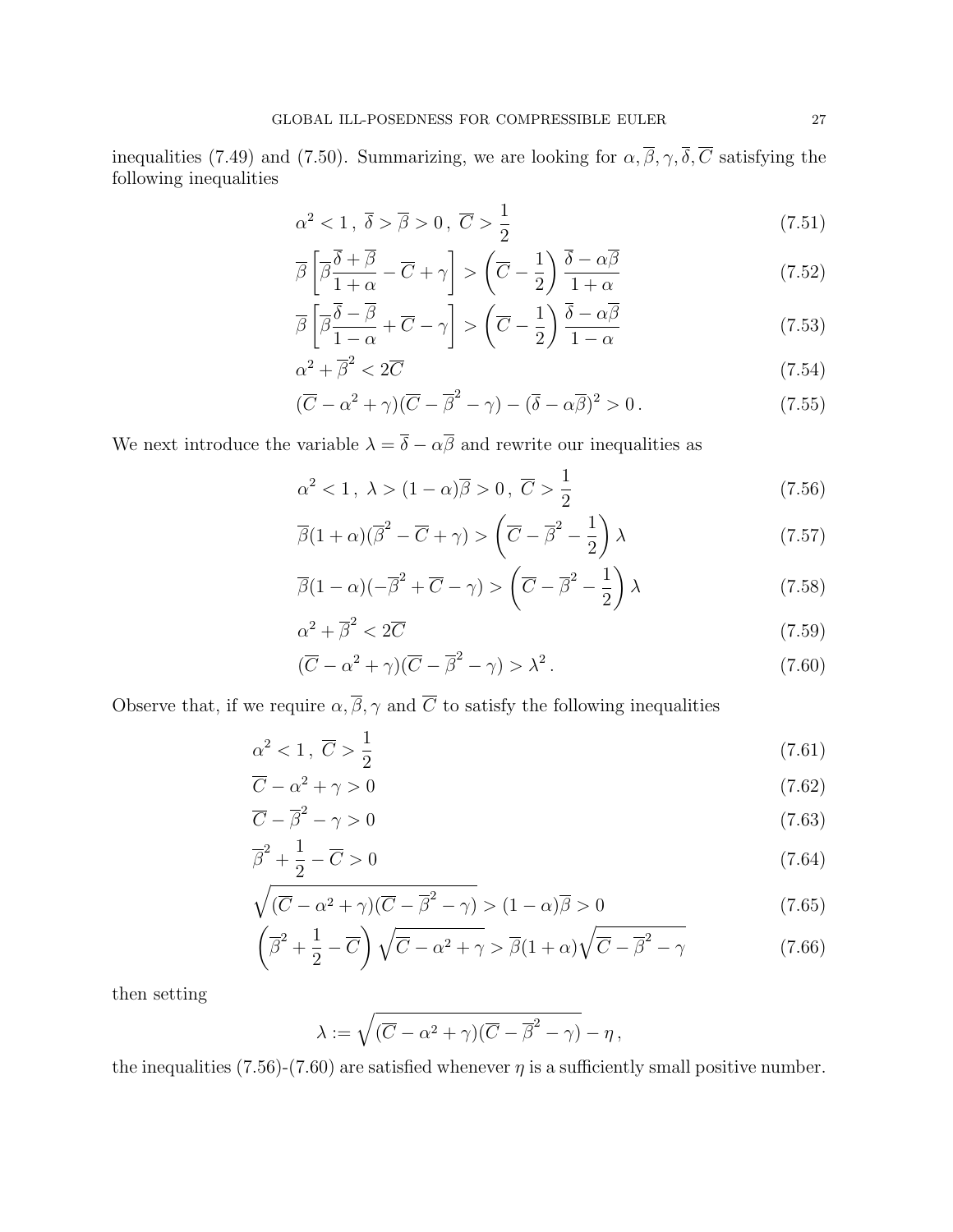Observe next that (7.64) is surely satisfied if the remaining inequalities are and hence we can drop it. Moreover, if  $\overline{\beta}$ ,  $\gamma$  and  $\overline{C}$  satisfy

$$
\overline{\beta} > 0, \ \overline{C} > \frac{1}{2} \tag{7.67}
$$

$$
\overline{C} - \overline{\beta}^2 - \gamma > 0 \tag{7.68}
$$

$$
\overline{C} - 1 + \gamma > 0 \tag{7.69}
$$

$$
\left(\overline{\beta}^2 + \frac{1}{2} - \overline{C}\right)\sqrt{\overline{C} - 1 + \gamma} > 2\overline{\beta}\sqrt{\overline{C} - \overline{\beta}^2 - \gamma}
$$
\n(7.70)

then setting  $\alpha = 1 - \vartheta$ , the inequalities (7.61)-(7.66) hold provided  $\vartheta > 0$  is chosen small enough.

Finally, choosing  $\overline{C} = \frac{4}{5}$  $\frac{4}{5}\overline{\beta}^2$ ,  $\gamma = -\frac{2}{5}$  $\frac{2}{5}\overline{\beta}^2$  and imposing  $\overline{\beta} > \sqrt{\frac{5}{2}}$  we see that (7.67), (7.68) and (7.69) are automatically satisfied. Whereas (7.70) is equivalent to

$$
\left(\frac{\overline{\beta}^2}{5} + \frac{1}{2}\right)\sqrt{\frac{2\overline{\beta}^2}{5} - 1} > \frac{2\overline{\beta}^2}{\sqrt{5}}.
$$

However the latter inequality is surely satisfied for  $\overline{\beta}$  large enough.

## 8. Classical solutions of the Riemann problem

We show here that, if we restrict our attention to BV selfsimilar solutions of  $(1.1)-(1.3)$ which do not depend on the variable  $x_1$ , then for the initial data of Theorem 1.1 and Corollary 1.2 the solutions of the Cauchy problem are unique. We mostly exploit classical results about the 1-dimensional Riemann problem for hyperbolic system of conservation laws. We however complement them with some recent results in the theory of transport equations: the resulting argument is then shorter and moreover yields uniqueness under milder assumptions (see Remark 8.2 below).

**Proposition 8.1.** Consider  $p(\rho) = \rho^2$  and any initial data of type (1.3) as in Lemma 6.1 (which therefore include the data of the proof of Theorem 1.1 and Corollary 1.2). Then there exists a unique admissible self-similar bounded  $BV_{loc}$  solution (i.e. of the form  $(\rho, v)(x, t) = (r, w)(\frac{x_2}{t})$  of  $(1.1)$  with  $\rho$  bounded away from 0.

Remark 8.2. In fact our proof of Proposition 8.1 has a stronger outcome. In particular the same uniqueness conclusion holds under the following more general assumptions:

- p satisfies the usual "hyperbolicity assumption"  $p' > 0$  and the "genuinely nonlinearity condition"  $2p'(r) + rp''(r) > 0 \forall r > 0;$
- $\bullet$  ( $\rho, v$ ) is a bounded admissible solution with density bounded away from zero, whereas the  $BV$  regularity and the self-similarity hypotheses are assumed only for  $\rho$  and the second component of the velocity v.

Remark 8.3. The arguments given below can be adapted to show the same uniqueness statement for the Cauchy problem corresponding to the data generated by Lemma 7.1.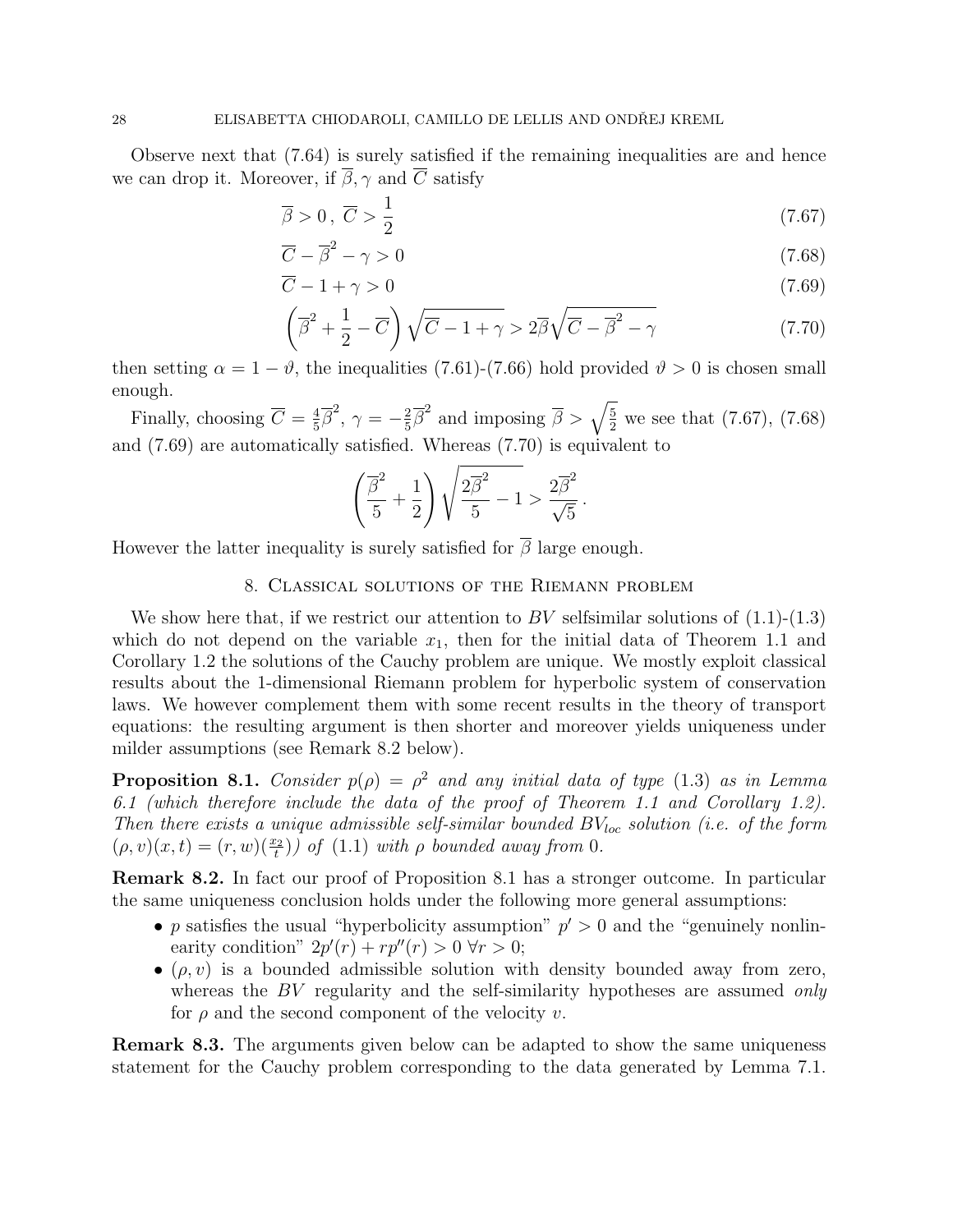This would only require some lengthier ad hoc analysis of the classical Riemann problem for the system (8.3), with  $\rho^2$  replaced by the pressures of Lemma 7.1.

*Proof.* Observe that the initial data for the first component  $v_1$  is the constant  $-\frac{1}{v_1}$  $\frac{1}{\rho_+}$ . On the other hand:

- $\bullet$   $\rho$  is a bounded function of locally bounded variation;
- The vector field  $\bar{v} = (0, v_2)$  is bounded, has locally bounded variation and solves the continuity equation

$$
\partial_t \rho + \text{div}_x(\rho \bar{v}) = 0 \tag{8.1}
$$

•  $v_1$  is an  $L^\infty$  weak solution of the transport equation

$$
\begin{cases}\n\partial_t(\rho v_1) + \operatorname{div}(\rho \bar{v} v_1) = 0 \\
v_1(0, \cdot) = -\frac{1}{\rho_+}.\n\end{cases}
$$
\n(8.2)

Therefore, the vector field  $\bar{v}$  is nearly incompressible in the sense of [9, Definition 3.6]. By the BV regularity of  $\rho$  and  $\bar{v}$  we can apply Ambrosio's renormalization theorem [9, Theorem 4.1 and hence use [9, Lemma 5.10] to infer from (8.1) that the pair  $(\rho, \bar{v})$  has the renormalization property of [9, Definition 3.9]. Thus we can apply [9, Corollary 3.14] to infer that there is a unique bounded weak solution of (8.2). Since the constant function is a solution, we therefore conclude that  $v_1$  is identically equal to  $-\frac{1}{v_1}$  $\frac{1}{\rho_+}.$ 

Set now  $m(x_2, t) := \rho(x_2, t)v_2(x_2, t)$ . The pair  $\rho, m$  is then a self-similar  $BV_{loc}$  weak solution of the  $2 \times 2$  one-dimensional system of conservation laws

$$
\begin{cases}\n\partial_t \rho + \partial_{x_2} m = 0 \\
\partial_t m + \partial_{x_2} \left(\frac{m^2}{\rho} + \rho^2\right) = 0,\n\end{cases}
$$
\n(8.3)

that is the standard system of isentropic Euler in Eulerian coordinates with a particular polytropic pressure. It is well-known that such system is genuinely nonlinear in the sense of [7, Definition 7.5.1] and therefore, following the discusssion of [7, Section 9.1] we conclude that the functions  $(\rho, m)$  result from "patching" rarefaction waves and shocks connecting constant states, i.e. they are classical solutions of the so-called Riemann problem in the sense of [7, Section 9.3]. It is well-known that in the special case of (8.3) the latter property and the admissibility condition determine uniquely the functions  $(\rho, m)$ . For instance, one can apply [17, Theorem 3.2].

#### **REFERENCES**

- [1] BRESSAN, A.: Hyperbolic systems of conservation laws. The one-dimensional Cauchy problem. Oxford Lecture Series in Mathematics and its Applications, 20. Oxford University Press, Oxford, 2000
- [2] BUCKMASTER, T., DE LELLIS, C., SZEKELYHIDI, L.J.: Transporting microstructure and ´ dissipative Euler flows. Preprint (2013)
- [3] CHEN, G.Q.; FRID, H.: Uniqueness and asymptotic stability of Riemann solutions for the compressible Euler equations. Trans. Amer. Math. Soc. 353, no. 3, 1103-1117 (2001).